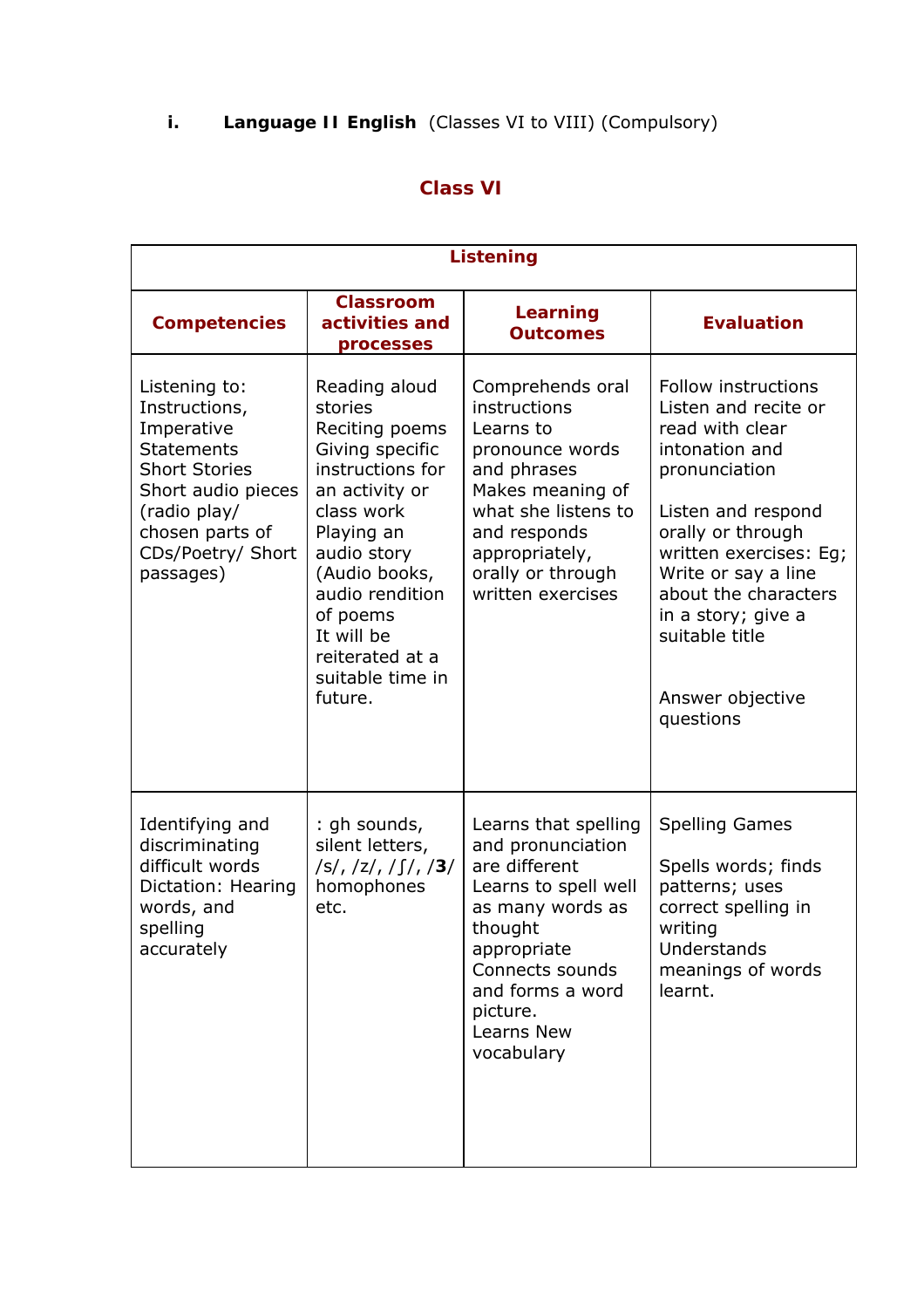| <b>Speaking</b>     |                                                 |                                    |                        |  |  |
|---------------------|-------------------------------------------------|------------------------------------|------------------------|--|--|
| <b>Competencies</b> | <b>Classroom</b><br>activities and<br>processes | <b>Learning</b><br><b>Outcomes</b> | <b>Evaluation</b>      |  |  |
| Reading aloud       | Reading aloud                                   | Reads clearly with                 | Read the given         |  |  |
| from a text         | from their                                      | pauses;                            | passage fluently       |  |  |
|                     | reader                                          | pronounces words                   | without erase and      |  |  |
|                     |                                                 | accurately                         | with correct pauses.   |  |  |
| Reciting: reading   | Learning and                                    | Read in unison,                    |                        |  |  |
| from text           | reciting in                                     | with sense of meter                | Expresse               |  |  |
| Reciting from       | groups, or                                      | and rhyme                          | appreciation for the   |  |  |
| memory              | individually                                    | Reads alone                        | poem read;             |  |  |
|                     | from the                                        | without stumbling,                 | Recite with            |  |  |
|                     | selection of                                    | with expression                    | expression; without    |  |  |
|                     | specified poems                                 |                                    | faltering              |  |  |
|                     |                                                 |                                    | Memorise the poem      |  |  |
| Using appropriate   | Activity: role                                  | Learns to use oral                 |                        |  |  |
| greetings for       | play, games;                                    | instructions                       | Follow the             |  |  |
| various occasions   | other oral                                      | Speaks and enacts                  | instructions correctly |  |  |
| Making requests     | activities:                                     | using learnt                       | How will you respond   |  |  |
| Enacting            | Ask - Answer                                    | phrases                            | to the given           |  |  |
|                     | activities                                      | <b>Builds familiarity</b>          | situations?            |  |  |
| Instructing         | around familiar                                 | with appropriate                   |                        |  |  |
| another classmate   | situations in                                   | phrasing of                        |                        |  |  |
|                     | day-to-day life                                 | greetings and                      |                        |  |  |
|                     | Giving                                          | requests                           |                        |  |  |
|                     | directions to a                                 |                                    |                        |  |  |
|                     | place on                                        |                                    |                        |  |  |
|                     | campus etc.                                     |                                    |                        |  |  |
|                     |                                                 |                                    |                        |  |  |
| Asking and          | This learning                                   | Learns to frame                    | Objective questions    |  |  |
| answering 'Wh' /    | activity may be                                 | appropriate                        | Questions for          |  |  |
| Yes/No / Seeking    | undertaken                                      | questions and                      |                        |  |  |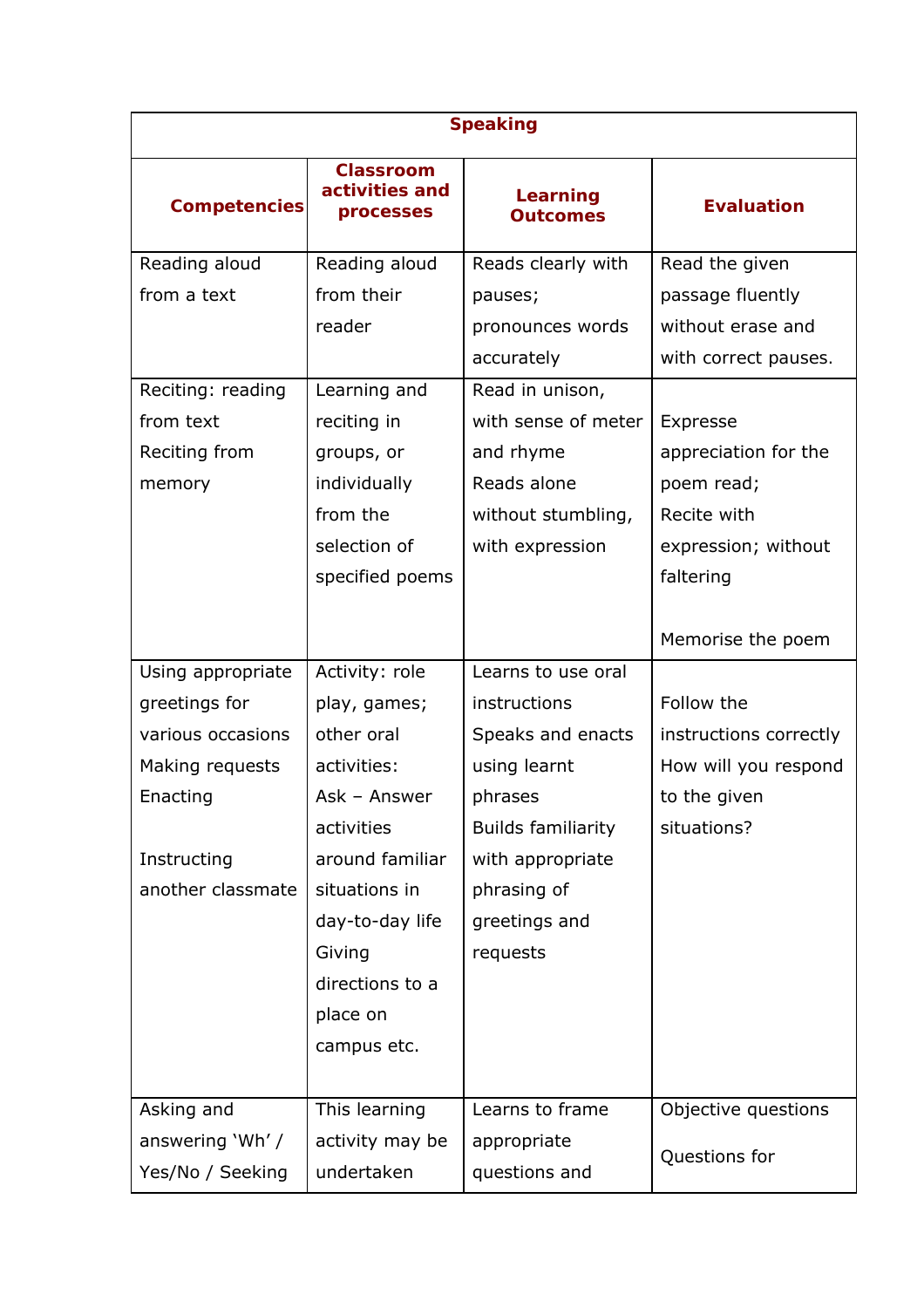| Information         | around a story                                  | answers correctly           | different situations:  |
|---------------------|-------------------------------------------------|-----------------------------|------------------------|
| Questions           | or passage:                                     | in the 'Wh'/ Yes/No         | Eg;                    |
|                     | Teacher guided                                  | model; also knows           | Ask questions to       |
|                     |                                                 | how to ask, to elicit       | - find a place,        |
|                     |                                                 | relevant                    | - find the time of a   |
|                     |                                                 | information                 | train's arrival or     |
|                     |                                                 |                             | departure              |
|                     |                                                 |                             |                        |
| Participation:      | Large group                                     | <b>Builds participation</b> |                        |
| In discussions in   | discussions,                                    | skills                      | Converse on a topic    |
| class               | Classroom                                       | Cogency in speech           | of your choice with a  |
| In a dialogue       | discussion on                                   | Confidence                  | group of your          |
|                     | lessons                                         | <b>Resourcefulness</b>      | classmates.            |
|                     | Converses                                       | Holds a train of            |                        |
|                     | around a                                        | thought                     |                        |
|                     | suggested or                                    |                             |                        |
|                     | initiated topic                                 |                             |                        |
|                     |                                                 |                             |                        |
| Speaking formally   | Each student                                    | Learns to speak in          |                        |
| on a topic for 2    | takes turns to                                  | front of a group,           | Address the class on   |
| minutes             | prepare and                                     | clearly and                 | why we need to grow    |
|                     | speak on a                                      | correctly                   | more trees.            |
|                     | topic of choice                                 |                             |                        |
|                     |                                                 |                             |                        |
| Telling Jokes;      | Students share                                  | Students share              |                        |
| Puzzles and         | jokes, puzzles                                  | jokes, puzzles and          | Anyone can share a     |
| Riddles.            | and riddles.                                    | riddles in a lively         | joke, puzzle or riddle |
|                     |                                                 | manner                      | which they enjoyed?    |
|                     |                                                 | <b>Build interactive</b>    |                        |
|                     |                                                 | skills                      |                        |
|                     |                                                 |                             |                        |
|                     |                                                 | <b>Reading</b>              |                        |
| <b>Competencies</b> | <b>Classroom</b><br>activities and<br>processes | Learning<br><b>Outcomes</b> | <b>Evaluation</b>      |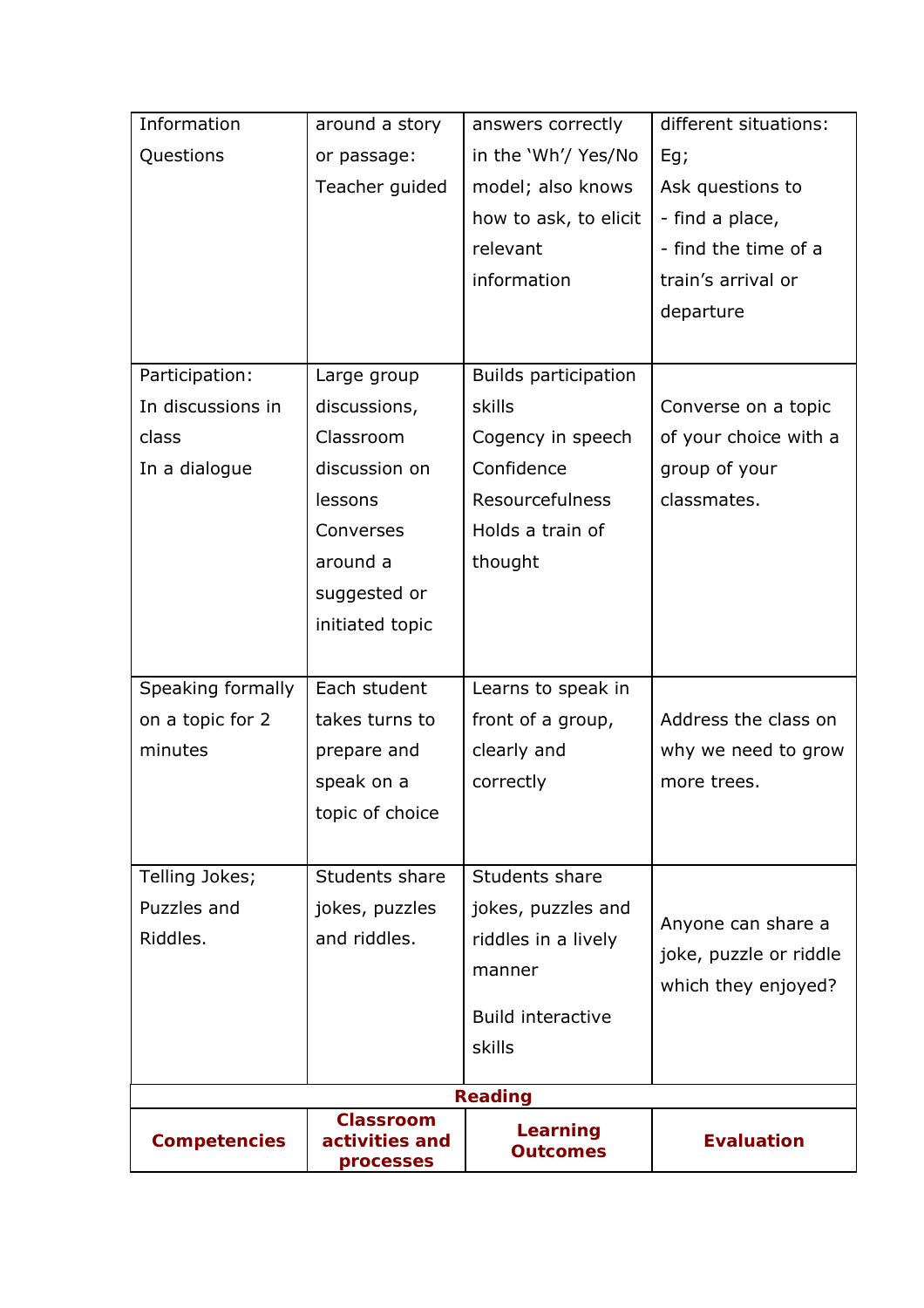| Skimming                                                                                                                                                                                                                                                                                                           | Using various<br>short passages,<br>the teacher<br>facilitates<br>skimming<br>content as a<br>reading skill                                                                                                                                                                                       | The student learns<br>skimming as a<br>skill, and<br>understands its<br>value in reading<br>and understanding                                                                                                                                                                                           | Read the given<br>passage and answer<br>the questions.                                                                                                                                 |
|--------------------------------------------------------------------------------------------------------------------------------------------------------------------------------------------------------------------------------------------------------------------------------------------------------------------|---------------------------------------------------------------------------------------------------------------------------------------------------------------------------------------------------------------------------------------------------------------------------------------------------|---------------------------------------------------------------------------------------------------------------------------------------------------------------------------------------------------------------------------------------------------------------------------------------------------------|----------------------------------------------------------------------------------------------------------------------------------------------------------------------------------------|
| Scanning                                                                                                                                                                                                                                                                                                           | Using various<br>short passages,<br>the teacher<br>facilitates<br>scanning<br>content as a<br>reading skill                                                                                                                                                                                       | The student learns<br>scanning as a skill,<br>and understands<br>its value in reading<br>and understanding                                                                                                                                                                                              | Read the given<br>information and find<br>the data asked.                                                                                                                              |
| Reading<br>independently,<br>short passages in<br>prose and<br>comprehending its<br>content<br>Reading and<br>following level<br>appropriate<br>instructions                                                                                                                                                       | Reading<br>passages; from<br>text;<br>Reading<br>selected unseen<br>comprehension<br>passages of<br>selected level<br>Teacher writes<br>instructions on<br>board and asks<br>children to<br>follow them: a<br>play way<br>learning activity<br>('Simon says'<br>games)                            | Reads and<br>comprehends<br>Understands and<br>enjoys stories and<br>essays<br>Learns to read<br>independently                                                                                                                                                                                          | Follow instructions<br>clearly;                                                                                                                                                        |
| Understanding<br>sequence<br>Understanding<br>content<br>Finding answers<br>to questions on<br>the given passage<br>Understanding the<br>author's intention<br>Recognizing and<br>learning<br>vocabulary in<br>context<br>Appreciating<br>style: first steps<br>Picking out main<br>facts and<br>supporting detail | The teacher<br>facilitates the<br>following<br>activities and<br>skills:<br>Underline main<br>facts<br>Use dictionary<br>or vocabulary<br>list (put up on<br>board) to find<br>meaning, and<br>understand in<br>the context<br>Use reading<br>material to<br>answer<br>questions<br>Enjoy reading | Understands<br>vocabulary; builds<br>vocabulary and<br>uses words in<br>context; answers<br>questions correctly<br>Begins to build<br>cognitive skills in<br>reading and<br>understanding<br>Takes the first<br>steps in looking at<br>the literary<br>qualities and<br>merits of a piece of<br>writing | Uses the dictionary<br>effectively;<br>Independently works<br>at understanding a<br>passage or poem<br>Follows sequence<br>correctly;<br>Answers questions<br>appropriately<br>VSA, SA |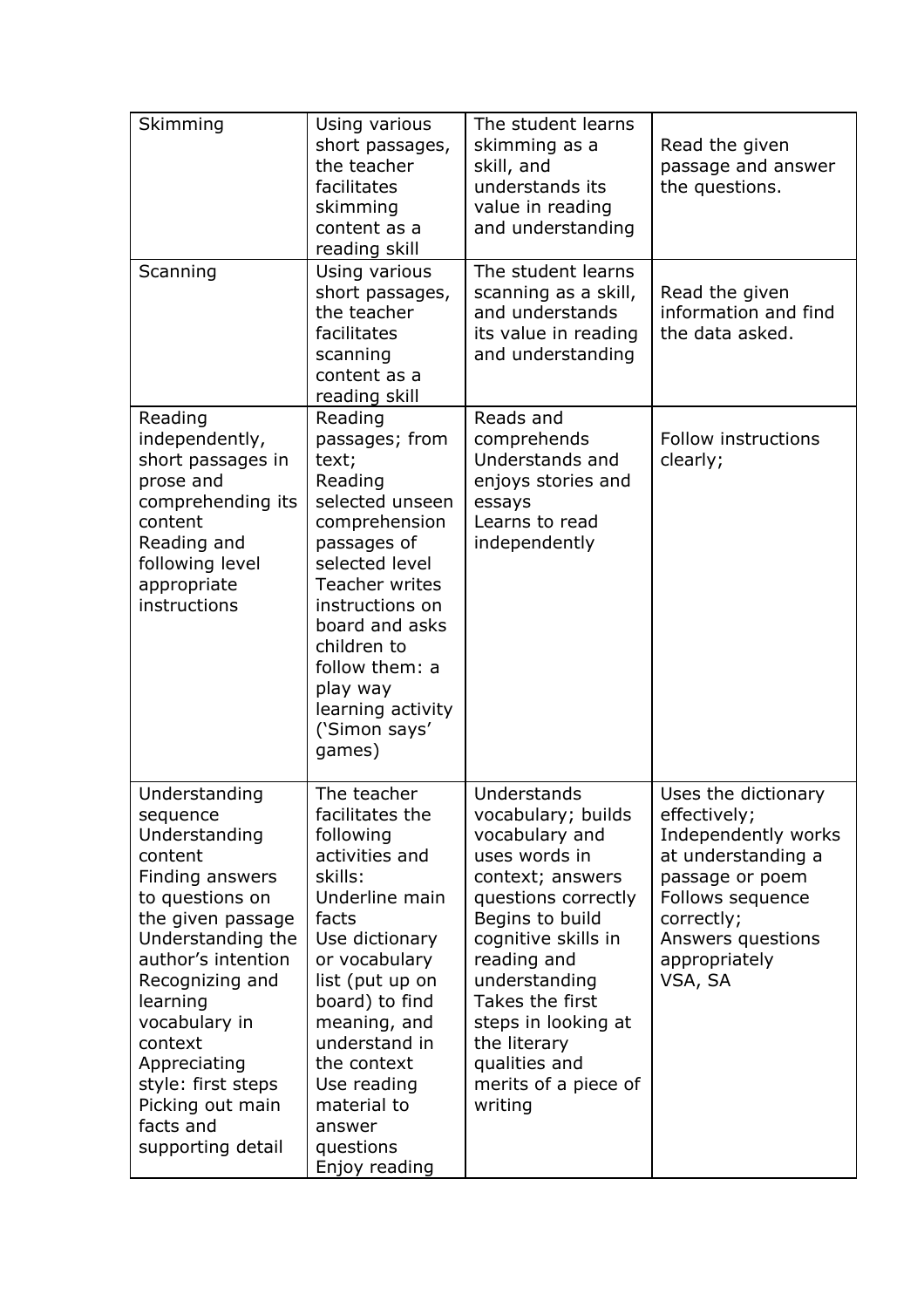| Relating stories to<br>one's own life and<br>responding                       | Answer open<br>ended<br>questions: What<br>do you think?                                      | Responds to<br>literature;<br>understands life<br>through reading                                     |                                                                                                                                 |
|-------------------------------------------------------------------------------|-----------------------------------------------------------------------------------------------|-------------------------------------------------------------------------------------------------------|---------------------------------------------------------------------------------------------------------------------------------|
| Reads poetry:<br>appreciates it,<br>understands,<br>relates and<br>responds   | [Teacher<br>facilitates] Read<br>and respond to<br>poetry; answer<br>questions;<br>illustrate | Appreciates poetry<br>Understands<br>meaningfully<br>Free association<br>and 'imagine'<br>activities  | Illustrations and<br>responses show<br>understanding;<br>Answer questions<br>accurately                                         |
| Reading Extension<br><b>Activities</b>                                        | Supplementary<br>reading, use of<br>the Library,<br>Referencing<br>skills and<br>activities   | Reads for interest<br>Reads to deepen<br>knowledge<br>Reads to link and<br>connect additional<br>data | Small assignments<br>and projects                                                                                               |
|                                                                               |                                                                                               | <b>Writing</b>                                                                                        |                                                                                                                                 |
|                                                                               |                                                                                               |                                                                                                       |                                                                                                                                 |
| <b>Competencies</b>                                                           | <b>Classroom</b><br>activities and<br>processes                                               | Learning<br><b>Outcomes</b>                                                                           | <b>Evaluation</b>                                                                                                               |
| Answers questions<br>in complete<br>sentences, using<br>punctuation           | Comprehension<br>passages                                                                     | Write in sentences;<br>writes complete<br>answers; uses<br>punctuation                                | Answer questions<br>appropriately in<br>complete sentences                                                                      |
| Uses relevant and<br>level appropriate<br>vocabulary to<br>make sentences     | Exercises in<br>vocabulary                                                                    | Uses vocabulary to<br>make sentences                                                                  | Use vocabulary<br>correctly; writes<br>original sentences                                                                       |
| Writes on a given<br>topic: (to an<br>established word<br>limit)<br>[5 lines] | Specific<br>paragraph<br>topics; teaching<br>writing a<br>paragraph                           | Paragraph unity,<br>relevance,<br>appropriate<br>vocabulary and<br>grammar<br>conventions             | Write cogently,<br>organise content;<br>relevant to topic;<br>spell and use<br>grammar correctly.<br>Short Answers [5<br>lines] |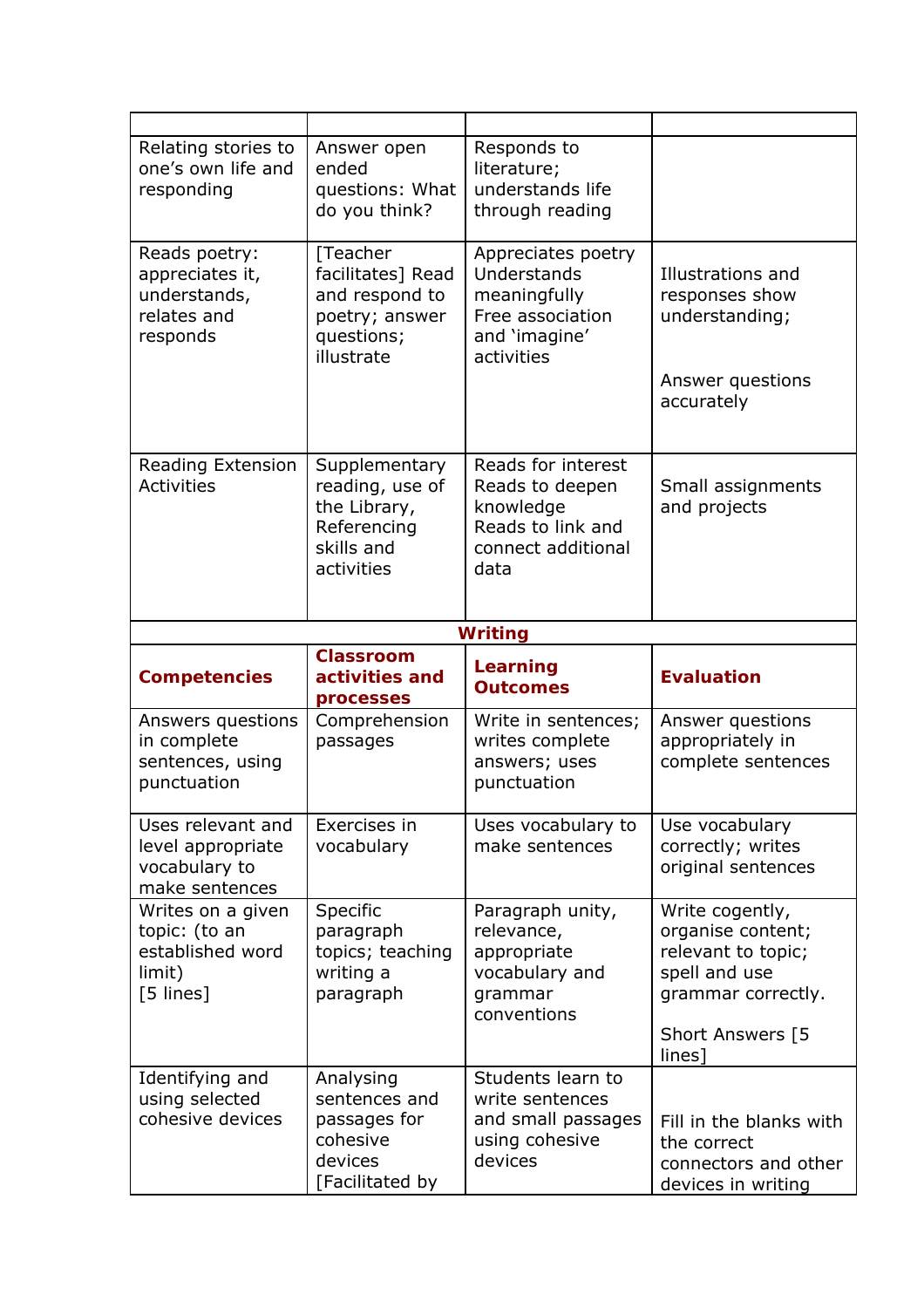|                                                                                                  | the teacher]<br>May be a text<br>passage                                                                                                              |                                                                                                                                                                                                           | <b>Objective Questions</b>                                                                                |
|--------------------------------------------------------------------------------------------------|-------------------------------------------------------------------------------------------------------------------------------------------------------|-----------------------------------------------------------------------------------------------------------------------------------------------------------------------------------------------------------|-----------------------------------------------------------------------------------------------------------|
| Writing letters in a<br>given format                                                             | Learns about<br>the format of a<br>leave letter<br>through<br>relevant<br>examples<br>provided by the<br>teacher                                      | Learns to write a<br>formal letter in the<br>appropriate format                                                                                                                                           | Writ a letter to a<br>bookshop ordering<br>books for your home<br>library                                 |
| Journal writing                                                                                  | Short journal<br>prompts                                                                                                                              | Self-expression                                                                                                                                                                                           | Not assessed                                                                                              |
| Free writing                                                                                     | Five minutes of<br>class time to<br>write                                                                                                             | Just write without<br>hesitation                                                                                                                                                                          | Not assessed; a<br>freeing exercise                                                                       |
| Forming stories                                                                                  | Story writing<br>tasks; from<br>outlines or story<br>starters                                                                                         | Write cogently; Use<br>imagination; Apply<br>grammar<br>conventions                                                                                                                                       | Write a original story<br>of a own on any<br>theme of your choice.<br>Write clearly and<br>imaginatively. |
| Developing Hints                                                                                 | Hints are given,<br>and students<br>facilitated to use<br>them skillfully                                                                             | Expanding on given<br>hints<br>Building a story<br>from an outline<br>Learning skills that<br>help to use<br>imagination /facts<br>productively                                                           | Write cogently.<br>Use all the hints<br>Imaginative<br>Innovative<br>Original                             |
| Writing simple<br>messages and<br>descriptions                                                   | Students use life<br>situations to<br>write relevant<br>messages<br>Students use<br>everyday objects<br>and scenarios to<br>describe what<br>they see | Learns to use<br>language<br>contextually<br>Learns to use<br>language to<br>articulate a visual<br>image                                                                                                 | Look at the objects<br>placed before you<br>and describe them in<br>the few sentences                     |
| Mind/Concept<br>mapping<br>Summarize<br>content in any<br>framework, using<br>graphic organisers | Use summary<br>and graphic<br>organisers in all<br>classroom<br>transactions                                                                          | Picking out and<br>organisation of<br>information and<br>facts in an<br>imaginative<br>manner<br>Learning the value<br>of Mind mapping as<br>a tool to<br>understand and<br>associate<br>Growing familiar | Frame sentences in<br>sequence from the<br>mind map given to<br>you                                       |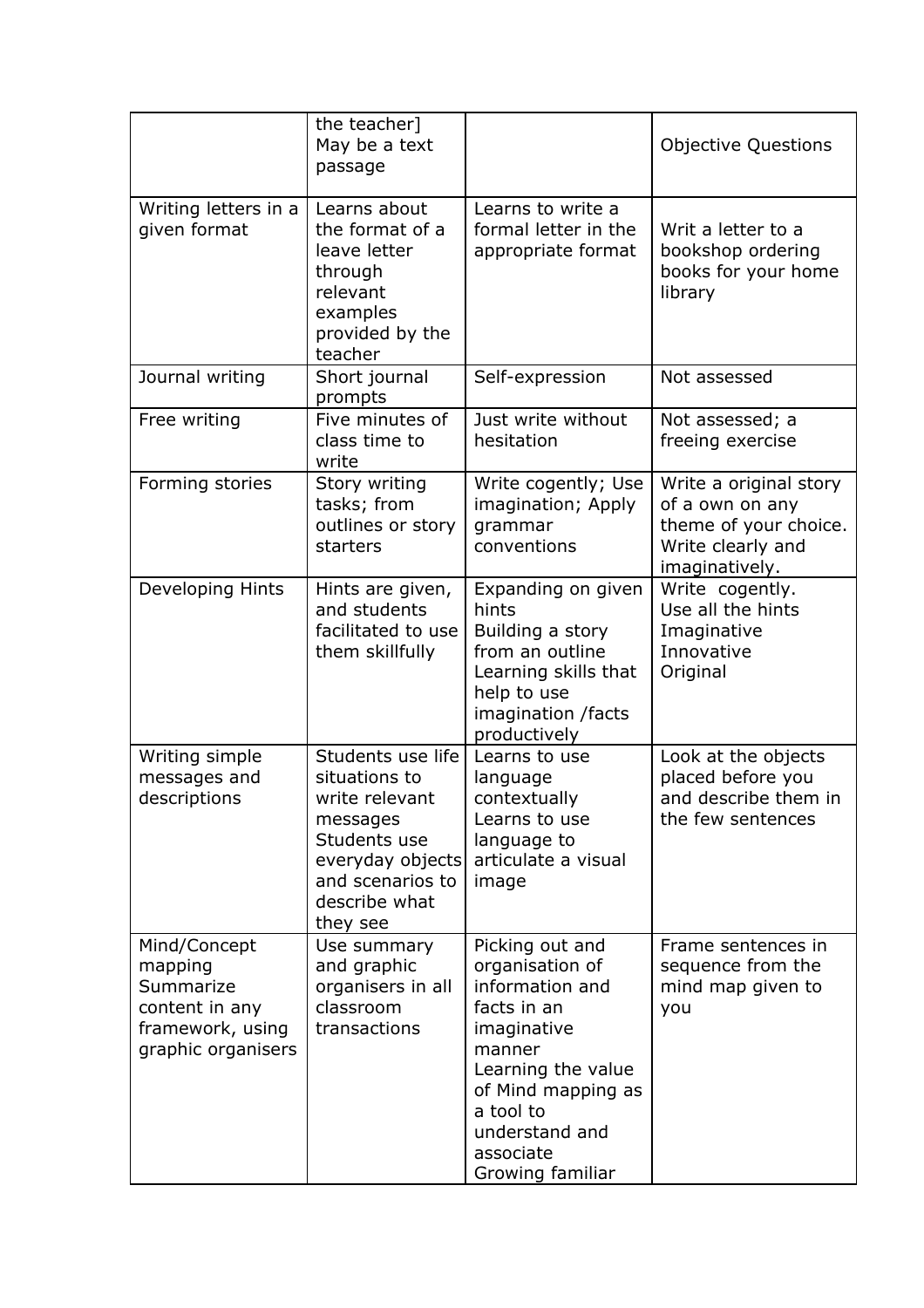|                                                                                                                                                                                                                                                                        |                                                                                                    | with a range of<br>graphic organizers                                                                                                                                                      |  |                                                                                                                                                                                       |  |
|------------------------------------------------------------------------------------------------------------------------------------------------------------------------------------------------------------------------------------------------------------------------|----------------------------------------------------------------------------------------------------|--------------------------------------------------------------------------------------------------------------------------------------------------------------------------------------------|--|---------------------------------------------------------------------------------------------------------------------------------------------------------------------------------------|--|
| Spelling words<br>correctly                                                                                                                                                                                                                                            | Spelling<br>activities around<br>familiar and<br>unfamiliar words<br>Dictation                     | Students know the<br>spellings of<br>selected words                                                                                                                                        |  | Objective questions<br>and fun games for<br>spelling                                                                                                                                  |  |
|                                                                                                                                                                                                                                                                        |                                                                                                    | Grammar                                                                                                                                                                                    |  |                                                                                                                                                                                       |  |
| <b>Competencies</b>                                                                                                                                                                                                                                                    | <b>Classroom</b><br>activities and<br>processes                                                    | <b>Learning Outcomes</b>                                                                                                                                                                   |  | <b>Evaluation</b>                                                                                                                                                                     |  |
| Have an overview<br>of parts of speech:<br>words have<br>different roles in<br>sentences<br>Functional use of<br>words in full<br>exprestions.                                                                                                                         | Introduction to<br>parts of speech<br>through<br>explanation and<br>exercises                      | Understands the<br>different words and<br>what part of speech<br>they are                                                                                                                  |  | Classify the given<br>words in the<br>respective<br>coloumn - noun,<br>adjective, verb &<br>adverb<br>Objective<br>questions                                                          |  |
| Concept of a<br>sentence: subject<br>predicate; types<br>of sentences;<br>capital letters and<br>punctuation;<br><b>Difference</b><br>between<br>sentences and<br>fragments;<br>correcting run-ons<br>[Assertive,<br>Interrogative,<br>Imperative, Simple<br>Negative] | Through varying<br>exercises on<br>each concept,<br>with<br>explanation of<br>logic behind<br>each | Learns the structure of<br>sentences; recognise<br>differences between<br>sentences and<br>fragments;<br>understands and<br>corrects run on errors<br>Learns four simple<br>sentence types |  | Separate<br>sentences into<br>subject and<br>predicate.<br>Use appropriate<br>capital and end<br>marks.<br>Write sentences<br>with appropriate<br>structure<br>Objective<br>questions |  |
| Nouns and types<br>of nouns: all<br>proper and<br>abstract nouns                                                                                                                                                                                                       | Through<br>exercises and<br>explanations of<br>nouns, their<br>role and use;<br>rules;             | Recognises all types of<br>proper and abstract<br>nouns                                                                                                                                    |  | Identify the<br>nouns in the<br>following<br>sentences and<br>state what kind<br>of noun has been<br>used<br>Objective<br>questions                                                   |  |
| Verbs: being and<br>doing words: adds<br>to understanding<br>predicates<br>Simple Present                                                                                                                                                                              | Learns all doing<br>and being verbs<br>in the required<br>contexts,<br>through sheets,             | Recognise verbs and<br>their role as predicates<br>Students use different<br>tense forms in different<br>situations                                                                        |  | Pick out verbs,<br>simple<br>predicates, use<br>verbs in<br>sentences                                                                                                                 |  |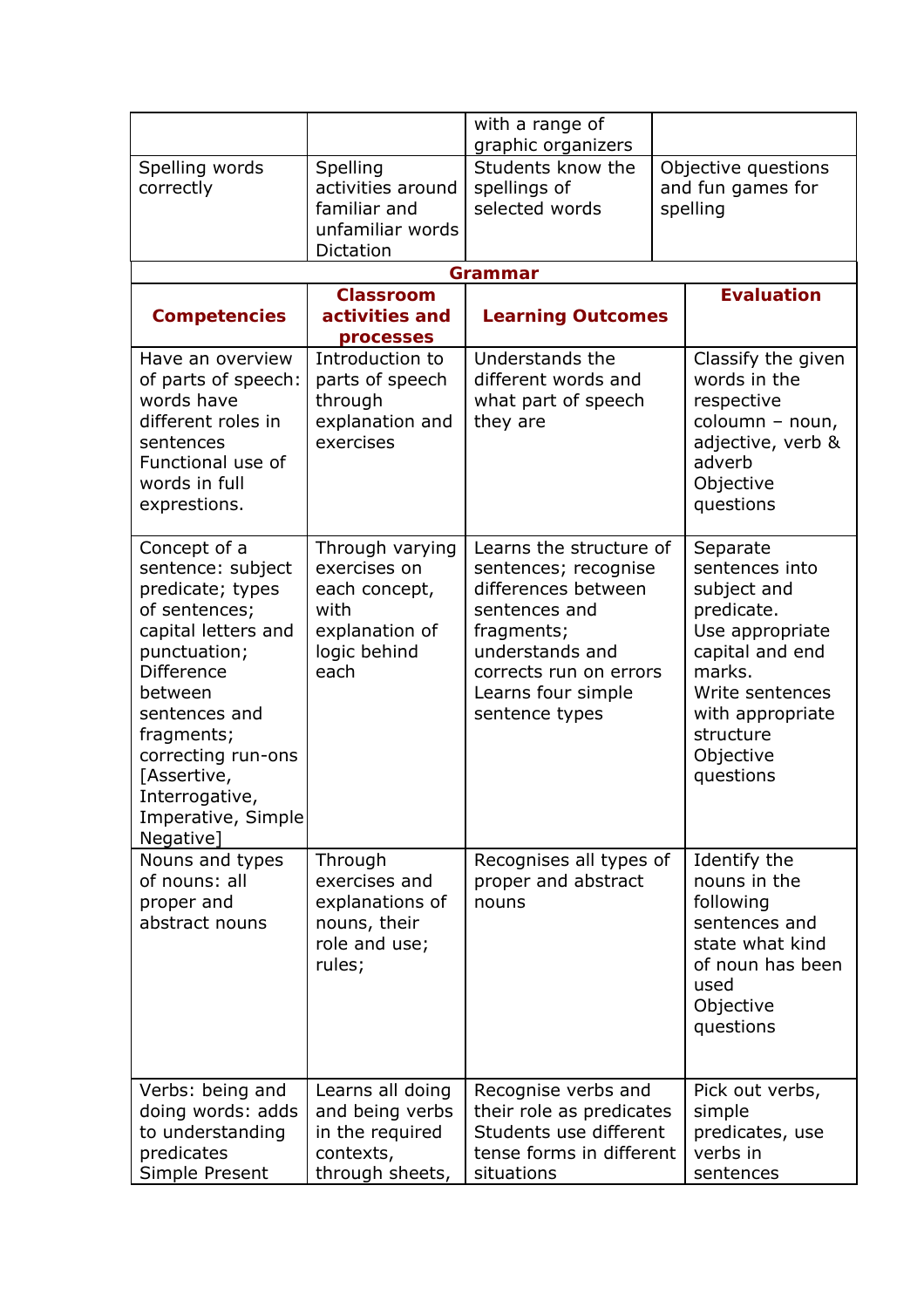| [Habitual Action,<br>universal truth],<br>Simple Past<br>[Completed<br>actions], Simple<br>Future [Intended<br>actions]<br>[SVC;SVO; SVIO<br>DO <sub>1</sub> | explanations<br>and activities                                                                                                                                                                                               | Students understand<br>simple sentence<br>structures - SVC, SVO<br>and SVOO                                                                        |                                                                                                                                     |                                                                                                                                  | correctly<br>Objective<br>questions                                                          |  |
|--------------------------------------------------------------------------------------------------------------------------------------------------------------|------------------------------------------------------------------------------------------------------------------------------------------------------------------------------------------------------------------------------|----------------------------------------------------------------------------------------------------------------------------------------------------|-------------------------------------------------------------------------------------------------------------------------------------|----------------------------------------------------------------------------------------------------------------------------------|----------------------------------------------------------------------------------------------|--|
| Learning the<br>different kinds of<br>Describing words<br>and Modifying<br>words in a<br>sentence<br>[Adjectives and<br>Adverbs]                             | Learns through<br>exercises and<br>explanations of<br>describing<br>words, their role<br>and use; Learns<br>about modifying<br>words and their<br>required<br>contexts,<br>through sheets,<br>explanations<br>and activities | Recognise adjectives<br>and adverbs and their<br>role in a sentence<br>Students use different<br>adjectives and adverbs<br>in different situations |                                                                                                                                     | Uses and<br>understands<br>different<br>describing and<br>modifying words<br>and the rules of<br>usage<br>Objective<br>questions |                                                                                              |  |
| Rules of capital<br>use: basic rules:<br>beginning of<br>sentences; types<br>of proper nouns;<br>pronoun I.                                                  | Worksheets,<br>explanations<br>learning the<br>rules of<br>capitalising                                                                                                                                                      | Learn all the uses of<br>capital letters in<br>sentences                                                                                           |                                                                                                                                     | Applies rules in<br>all written work<br>Objective<br>questions                                                                   |                                                                                              |  |
| End marks<br>(connected to<br>types of<br>sentences)                                                                                                         | Worksheets and<br>rules                                                                                                                                                                                                      | Recognises the types<br>of sentences and uses<br>end marks correctly                                                                               |                                                                                                                                     | Uses end marks<br>correctly<br>Objective<br>questions                                                                            |                                                                                              |  |
| Revise already                                                                                                                                               | Revision                                                                                                                                                                                                                     |                                                                                                                                                    |                                                                                                                                     |                                                                                                                                  |                                                                                              |  |
| learnt concepts<br>through exercises.                                                                                                                        | exercises                                                                                                                                                                                                                    |                                                                                                                                                    |                                                                                                                                     |                                                                                                                                  |                                                                                              |  |
|                                                                                                                                                              |                                                                                                                                                                                                                              |                                                                                                                                                    | <b>Vocabulary</b>                                                                                                                   |                                                                                                                                  |                                                                                              |  |
| <b>Competencies</b>                                                                                                                                          | <b>Classroom activities</b><br>and processes                                                                                                                                                                                 |                                                                                                                                                    | Learning<br><b>Outcomes</b>                                                                                                         |                                                                                                                                  | <b>Evaluation</b>                                                                            |  |
| Grasping the<br>meaning of<br>unfamiliar<br>words from<br>reading<br>materials                                                                               | Uses dictionary;<br>checks with peers,<br>teacher helps with<br>meaning                                                                                                                                                      |                                                                                                                                                    | Understands<br>meanings of<br>words in<br>context                                                                                   |                                                                                                                                  | Uses the words in<br>sentences;<br>understands context<br>and meaning<br>Objective questions |  |
| Vocabulary<br>exercises in:<br>homonyms,<br>synonyms,<br>antonyms                                                                                            | Activities, crosswords,<br>word search                                                                                                                                                                                       |                                                                                                                                                    | Students learn<br>Completes the<br>related exercises<br>some<br>correctly<br>homonyms,<br>synonyms and<br>antonyms<br><b>Builds</b> |                                                                                                                                  |                                                                                              |  |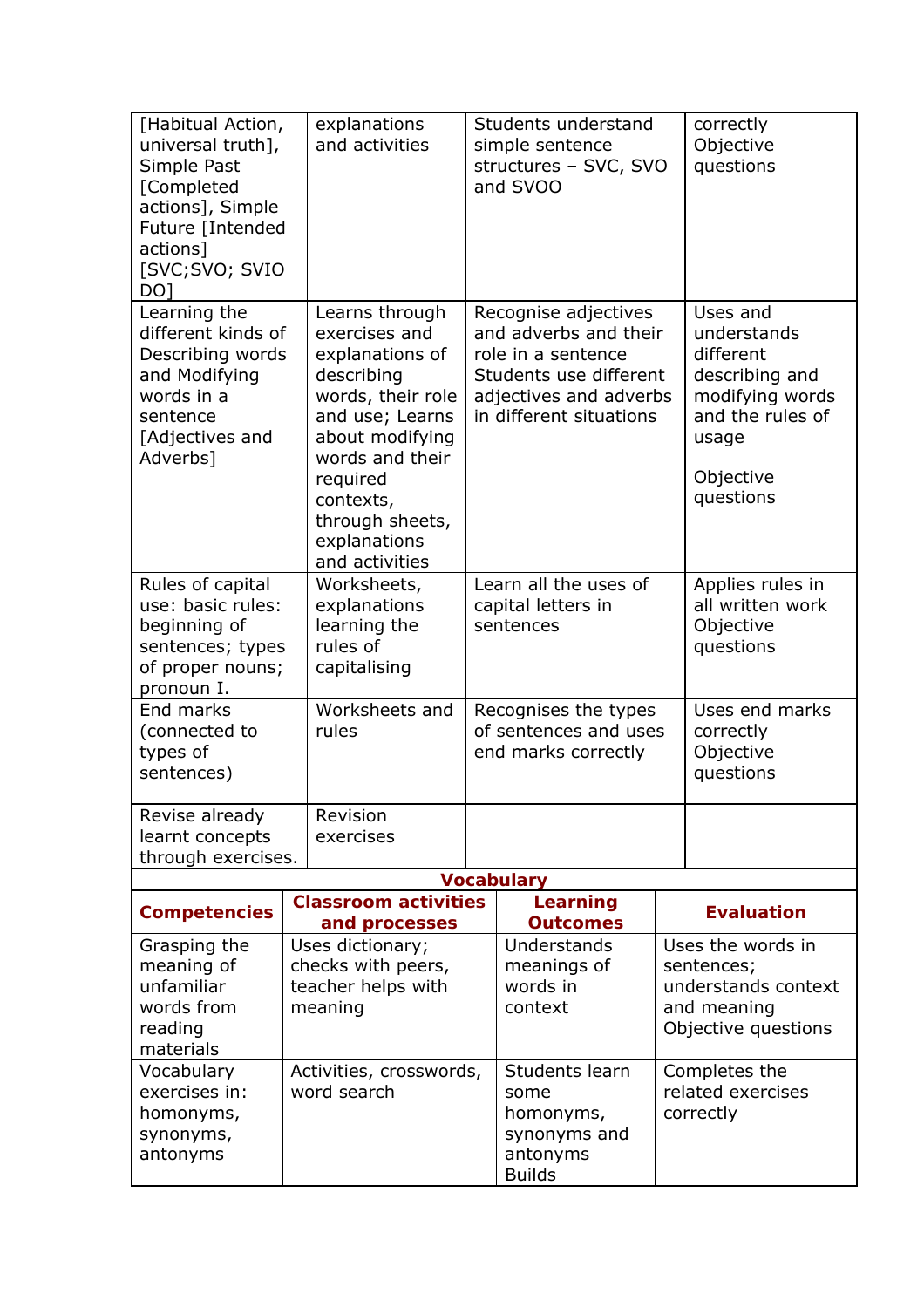|                                                                                           |                                                                                | familiarity,<br>identifies words<br>correctly                                                       |                                                                           |
|-------------------------------------------------------------------------------------------|--------------------------------------------------------------------------------|-----------------------------------------------------------------------------------------------------|---------------------------------------------------------------------------|
|                                                                                           |                                                                                | <b>Language Functions</b>                                                                           |                                                                           |
| <b>Competencies</b>                                                                       | <b>Classroom</b><br>activities<br><b>Learning Outcomes</b><br>and<br>processes |                                                                                                     | <b>Evaluation</b>                                                         |
| Reading and<br>interpreting<br>pictorial<br>information:<br>comic strip,<br>pictures etc. | Activities,<br>tasks, and<br>language<br>games                                 | Enrichment and application:<br>Students develop the skill of<br>describing pictures and<br>cartoons | Uses pictures and<br>other visual<br>media to<br>complete the set<br>task |
| Reads a graphic<br>organiser<br>Tabular data                                              | Worksheets;<br>or charts or<br>black board<br>drawings                         | Understands and interprets<br>different kinds of data                                               | Interprets the<br>data accurately                                         |
| Narrating<br>stories                                                                      | Activities,<br>tasks, and<br>language<br>games                                 | Enrichment and application                                                                          | Original,<br>imaginative, clear<br>sentences                              |
| Role play                                                                                 | Activities,<br>tasks, and<br>language<br>games                                 | Enrichment and application                                                                          | <b>Simulates</b><br>effectively                                           |
| Writing poetry                                                                            | Activities,<br>tasks, and<br>language<br>games                                 | Enrichment and application                                                                          | Write originally,<br>authentically                                        |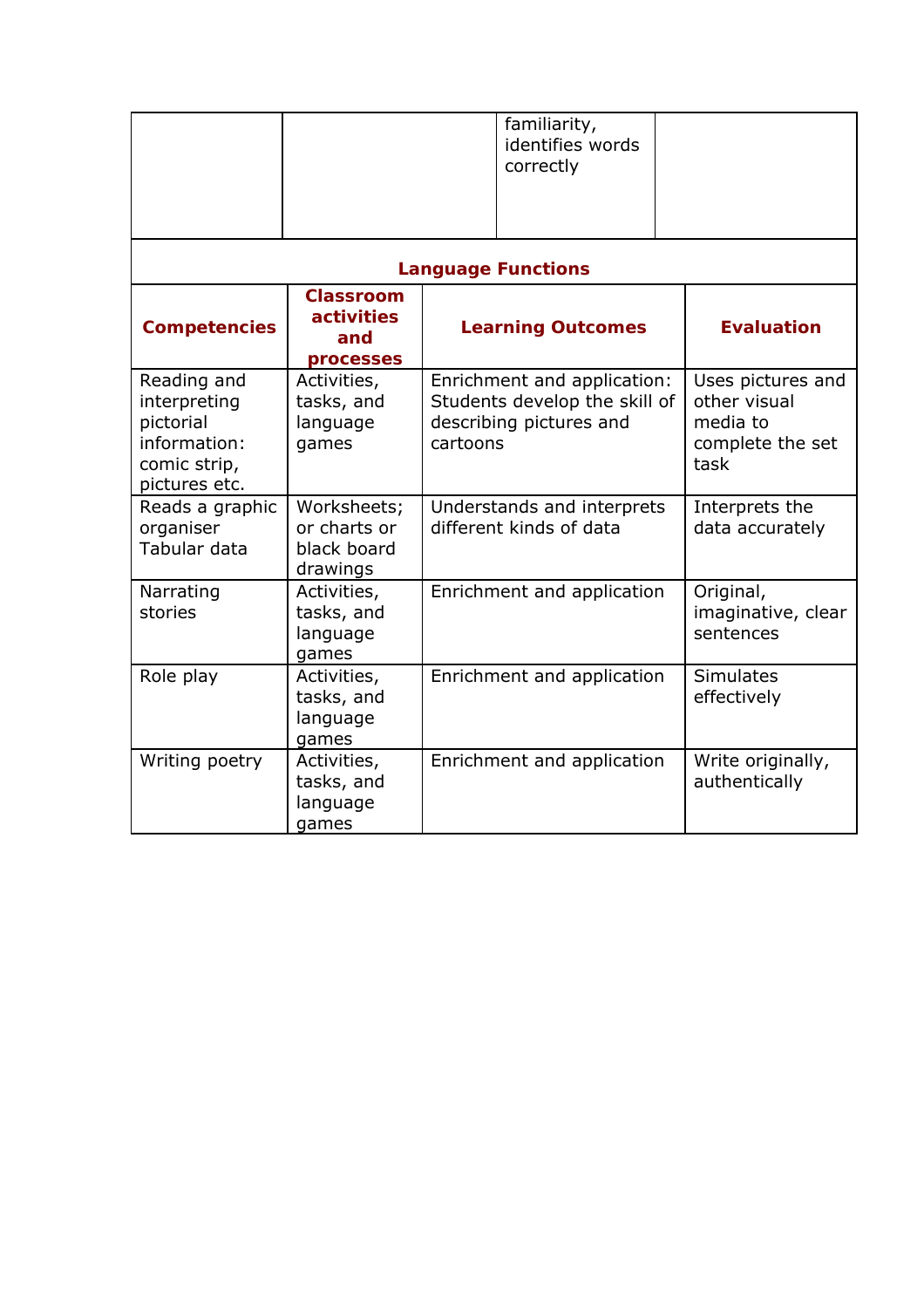## **Class VII**

|                                                                                                  |                                                                                                                             | <b>Listening</b>                                                                                                                              |                                                                                                                                               |                                                                                                                                                                            |
|--------------------------------------------------------------------------------------------------|-----------------------------------------------------------------------------------------------------------------------------|-----------------------------------------------------------------------------------------------------------------------------------------------|-----------------------------------------------------------------------------------------------------------------------------------------------|----------------------------------------------------------------------------------------------------------------------------------------------------------------------------|
| <b>Competencies</b>                                                                              | <b>Content</b>                                                                                                              | <b>Classroom</b><br>activities and<br>processes                                                                                               | Learning<br><b>Outcomes</b>                                                                                                                   | <b>Evaluation</b>                                                                                                                                                          |
| Listening and<br>responding to<br>items                                                          | Recorded<br>songs, poems,<br>stories,<br>dialogues, etc.,                                                                   | Listening to and<br>following<br>instructions;<br>listening to<br>selected audio<br>stories; listening<br>to a classmate's<br>speech          | Student<br>understands<br>oral<br>instructions;<br>understands<br>stories read<br>out or played<br>follows a<br>speech and<br>responds to it. | Testing to find<br>out whether<br>the students<br>follow<br>instructions<br>correctly, and<br>respond<br>appropriately<br><b>Oral Questions</b><br>o check<br>omprehension |
| Listening to<br>specific words<br>and their<br>different forms,<br>in different<br>contexts      | Same words<br>that differ in<br>meaning in<br>different<br>contexts<br>Eg.: cry-weep<br>cry-shout aloud                     | Using specific<br>word forms in<br>appropriate<br>context;<br>worksheets and<br>other interactive<br>exercises<br>Dictation on<br>these forms | Distinguishes<br>different word<br>forms; learn<br>the<br>peculiarities of<br>spelling; learn<br>to spell words<br>correctly                  | Find pattern,<br>gain better<br>accuracy in<br>spelling;<br>connect<br>sounds with<br>words<br>Word Pun,<br>Objective type<br>questions                                    |
| Listening to a<br>Report                                                                         | Report on 1.<br>Annual Day<br>function, 2.<br>Sports Day<br>function, etc.;<br>3. News report,<br>4. Weather<br>report, etc | <b>Teacher initiates</b><br>a discussion on<br>the report.                                                                                    | Student<br>understands<br>the structure<br>of a report                                                                                        | Able to recall<br>basic elements<br>of an oral<br>report, and<br>improvise to<br>create one in a<br>given context,<br>using given<br>basic<br>parameters                   |
|                                                                                                  |                                                                                                                             | <b>Speaking</b>                                                                                                                               |                                                                                                                                               |                                                                                                                                                                            |
| <b>Competencies</b>                                                                              | <b>Content</b>                                                                                                              | <b>Classroom</b><br>activities and<br>processes                                                                                               | Learning<br><b>Outcomes</b>                                                                                                                   | <b>Evaluation</b>                                                                                                                                                          |
| Telling<br>Jokes;<br>Puzzles,<br>tongue twisters<br>play<br>as<br>an<br>words<br>and<br>meanings | Jokes, puzzles<br>and tongue<br>twisters                                                                                    | Students share<br>jokes, puzzles<br>and riddles.                                                                                              | Shares jokes,<br>puzzles and<br>riddles in a<br>lively manner<br><b>Build</b><br>interactive<br>skills                                        | Use words like<br>puns,<br>homonyms<br>etc., in group<br>conversation.                                                                                                     |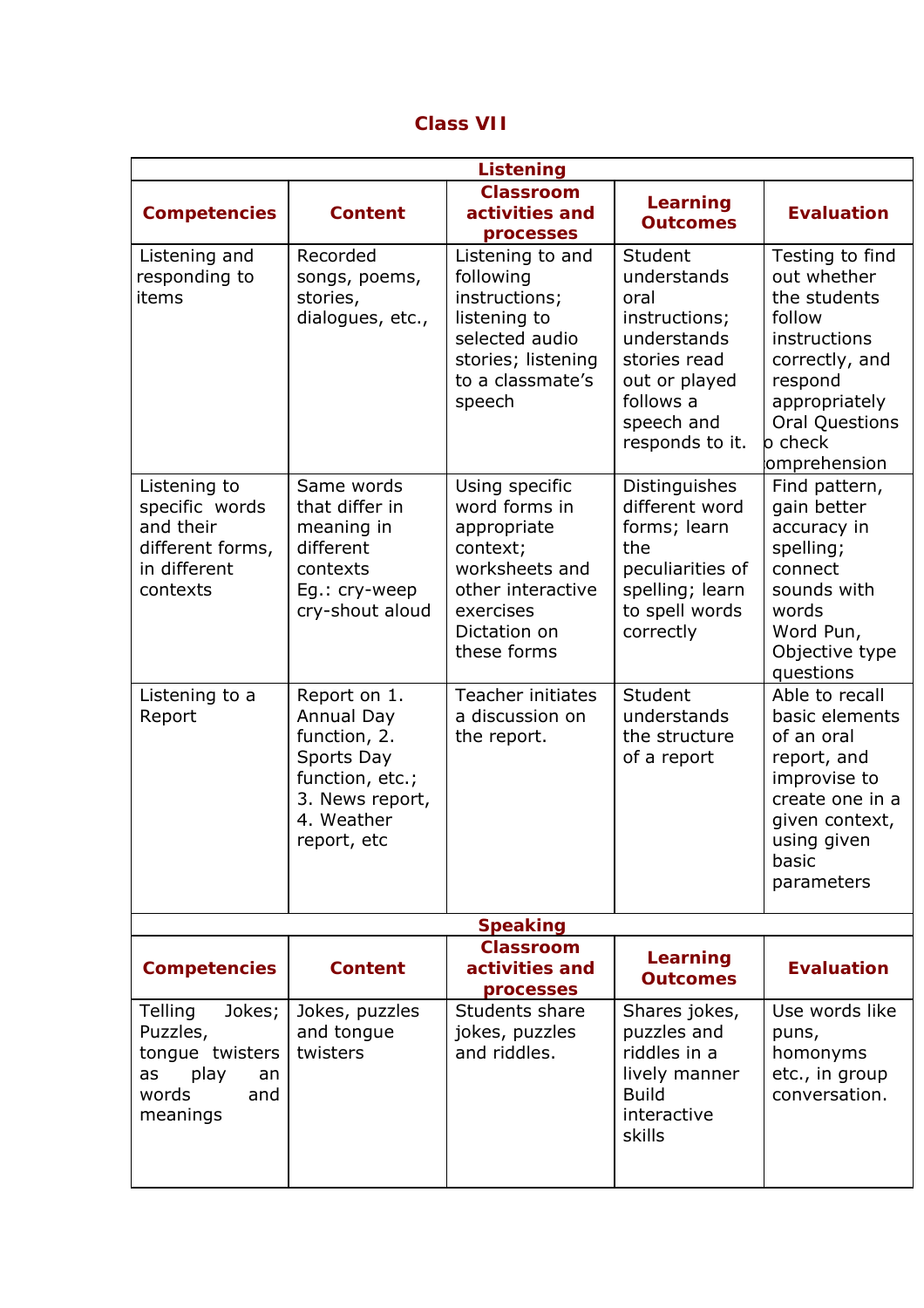| Narrating an<br>experience                          | Incidents in the<br>class,<br>playground etc.                                                                                   | Students share<br>their experience<br>in class                                                                                                        | Uses<br>descriptive<br>vocabulary and<br>connectors                                                     | Recount your<br>experiences on<br>your way to<br>school this<br>morning.                                                  |  |
|-----------------------------------------------------|---------------------------------------------------------------------------------------------------------------------------------|-------------------------------------------------------------------------------------------------------------------------------------------------------|---------------------------------------------------------------------------------------------------------|---------------------------------------------------------------------------------------------------------------------------|--|
| Reciting poems<br>from memory<br>and from text      | Poems from the<br>text                                                                                                          | Learning and<br>reciting in<br>groups, or<br>individually from<br>the selection of<br>specified poems                                                 | Appreciates,<br>recognises<br>rhyme, meter<br>and meaning<br>and brings it<br>out through<br>recitation | Recite clearly;<br>with correct<br>inflexion and<br>pronunciation                                                         |  |
| Speaking<br>formally                                | Familiar topics                                                                                                                 | The teacher<br>facilitates formal<br>conversation<br>around a chosen<br>topic; Eg; groups<br>converse around<br>'Sports today', or<br>'TV Programmes' | <b>Expresses</b><br>thoughts using<br>the correct<br>language,<br>vocabulary and<br>syntax              | Speak with<br>confidence on<br>a topic of their<br>choice.                                                                |  |
|                                                     |                                                                                                                                 | <b>Reading</b>                                                                                                                                        |                                                                                                         |                                                                                                                           |  |
| <b>Classroom</b>                                    |                                                                                                                                 |                                                                                                                                                       |                                                                                                         |                                                                                                                           |  |
|                                                     |                                                                                                                                 |                                                                                                                                                       |                                                                                                         |                                                                                                                           |  |
| <b>Competencies</b>                                 | <b>Content</b>                                                                                                                  | activities and<br>processes                                                                                                                           | Learning<br><b>Outcomes</b>                                                                             | <b>Evaluation</b>                                                                                                         |  |
| Identifying the<br>topic sentence<br>of a paragraph | Simple<br>passages on<br>games, articles<br>on science,<br>nature, moral<br>values,<br>adventure,<br>biographies,<br>jokes etc. | Read text, locate<br>meanings if<br>necessary,<br>underline main<br>points                                                                            | Independent<br>reading and<br>comprehension<br>of reading<br>matter                                     | Summarise<br>effectively<br>through mind<br>maps and<br>other graphic<br>organisers;<br>answer<br>questions<br>accurately |  |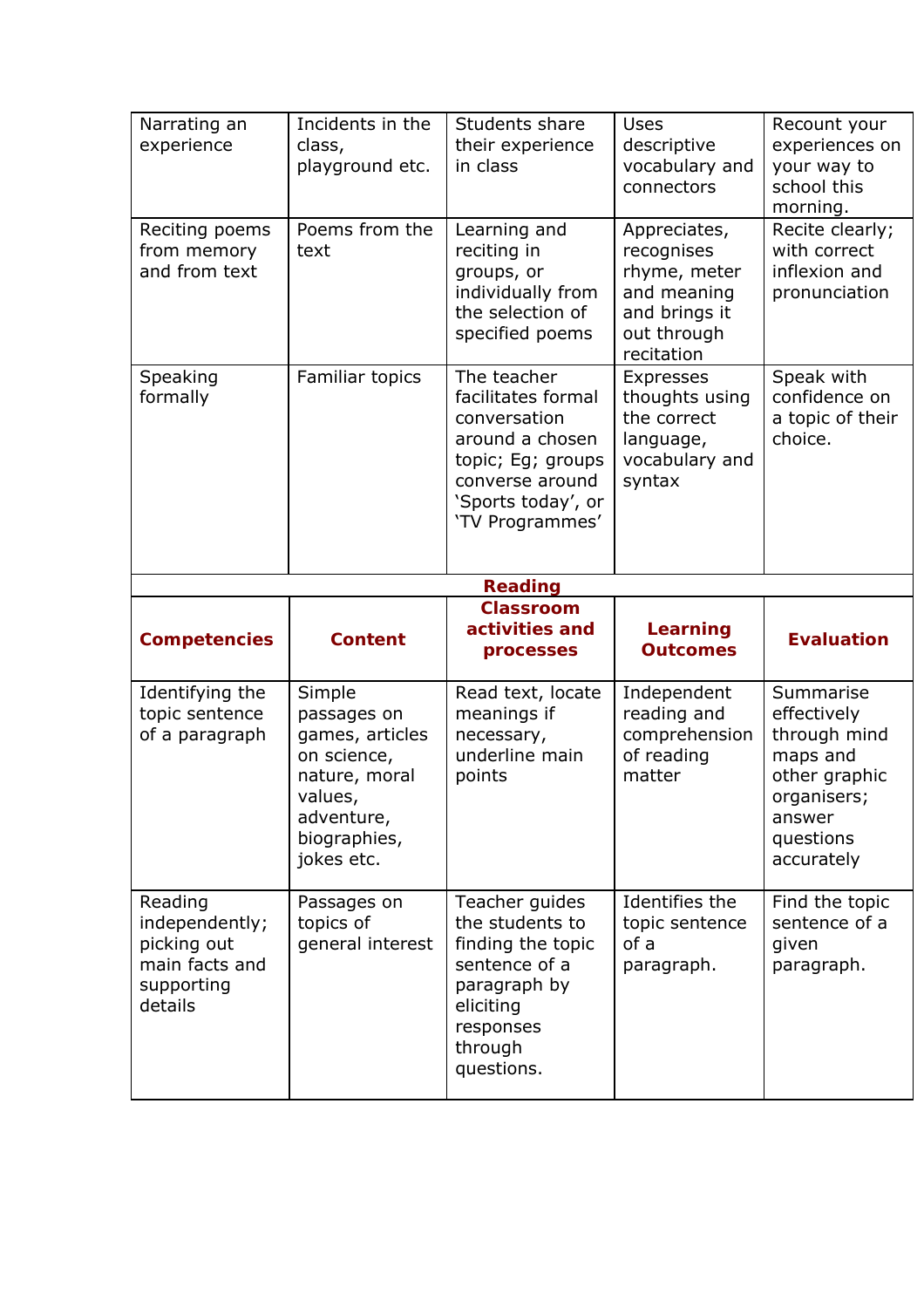| Analyzing what<br>is read                                                                        | Simple<br>comprehension<br>passages<br>depicting<br>celebrations<br>etc.,          | Apply their mind<br>to understand<br>various aspects<br>of a passage:<br>Eg; character,<br>style, plot,<br>inference, other<br>interesting<br>information | Makes<br>connections<br>and interpret<br>what they read                                                                                                                 | What', 'How',<br>'Why'<br>questions                                   |
|--------------------------------------------------------------------------------------------------|------------------------------------------------------------------------------------|-----------------------------------------------------------------------------------------------------------------------------------------------------------|-------------------------------------------------------------------------------------------------------------------------------------------------------------------------|-----------------------------------------------------------------------|
| Understanding<br>and following<br>written<br>instructions<br>after or before a<br>given passage; | Pre reading and<br>post reading<br>questions on<br>simple passages                 | Reading written<br>instructions and<br>following them                                                                                                     | <b>Follows</b><br>written<br>instructions                                                                                                                               | Read the<br>instructions<br>and respond<br>accordingly                |
| Following a trail<br>of written<br>instructions to<br>arrive at a<br>learning<br>outcome         | Re-arranging<br>jumbled<br>sentences into a<br>logical sequence                    | Exercises given<br>after the lesson,<br>aiding<br>understanding, an<br>alysis, evolve<br>connections                                                      | Follows a<br>sequence and<br>build on what<br>is known                                                                                                                  | MCQs,<br>Objective type<br>questions, VSA<br>and SA                   |
| Relating stories<br>to one's own life<br>and responding                                          | <b>Stories</b><br>inculcating<br>values like<br>friendship, good<br>conduct, etc., | Answer open<br>ended questions:<br>What do you<br>think?                                                                                                  | Responds to<br>literature;<br>understand life<br>through<br>reading,<br>Reads with<br>pause,<br>stressing<br>words<br>appropriately<br>and with<br>proper<br>intonation | Eg. If you were<br>the boy in this<br>story, how<br>would you<br>have |
| Reading poetry:<br>appreciating it,<br>understanding,<br>relating and<br>responding              | Poems on<br>simple themes                                                          | [Teacher<br>facilitates] Read<br>and respond to<br>poetry; answer<br>questions;<br>illustrate                                                             | Appreciates<br>poetry<br>Responds to<br>the imagery<br>and emotions<br>in a poem.<br>Reads with<br>pause,<br>stressing<br>words<br>appropriately<br>and with            | Answer<br>questions<br>eliciting<br>imagination<br>and emotions.      |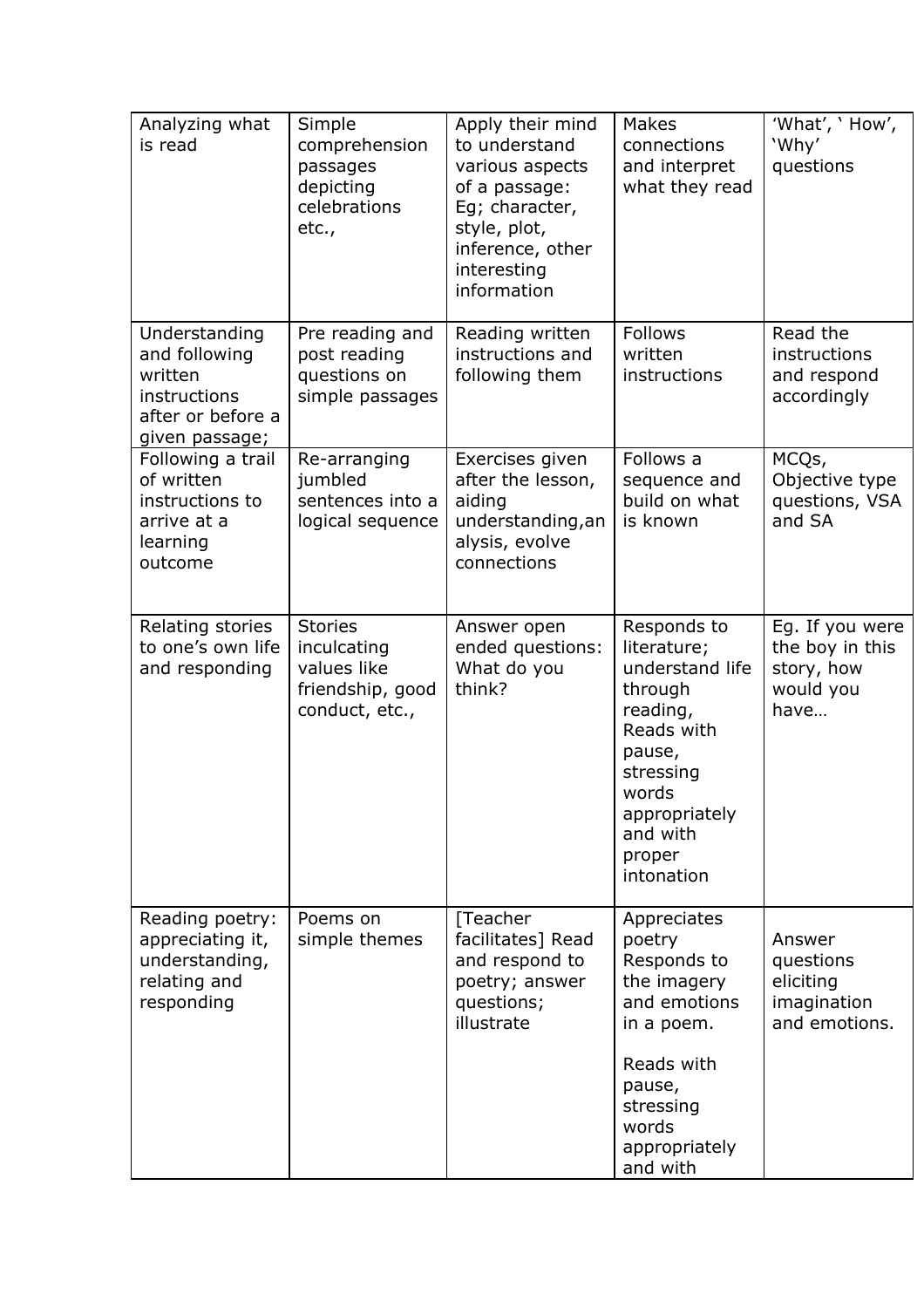|                                                                                |                                                  |                                                                                                                  | proper<br>intonation                                                                                                 |                                                                                                                                              |
|--------------------------------------------------------------------------------|--------------------------------------------------|------------------------------------------------------------------------------------------------------------------|----------------------------------------------------------------------------------------------------------------------|----------------------------------------------------------------------------------------------------------------------------------------------|
| Reading with<br>rhythm and<br>emotion-<br>extensive<br>reading                 | Newspapers,<br>Children's<br>magazines,<br>etc., | Supplementary<br>reading, Use of<br>the Library,<br>Referencing skills<br>and activities                         | Reads for<br>interest<br>Reads to<br>deepen<br>knowledge<br>Reads to link<br>and connect<br>additional data          | <b>Building</b><br>interest<br>Small<br>assignments<br>and projects                                                                          |
|                                                                                |                                                  | <b>Writing</b>                                                                                                   |                                                                                                                      |                                                                                                                                              |
| <b>Competencies</b>                                                            | <b>Content</b>                                   | <b>Classroom</b><br>activities and<br>processes                                                                  | Learning<br><b>Outcomes</b>                                                                                          | <b>Evaluation</b>                                                                                                                            |
| Writing answers<br>to Knowledge<br>based questions                             | Mind maps and<br>graphic<br>organizers           | Comprehension<br>passages with<br>activities; or text<br>based written<br>exercises                              | <b>Explains</b><br>clearly in<br>writing, use<br>appropriate<br>expressions;<br>answer in own<br>words               | Answer<br>accurately in<br>an organised,<br>complete and<br>clear manner<br>Normative<br>MCQs,<br>Objective type<br>questions, VSA<br>and SA |
| <b>Diffentiates</b><br>between the<br>language used<br>in prose and<br>poetry. | Poems                                            | Read,<br>comprehend and<br>respond clearly<br>Identifies<br>sentence<br>patterns                                 | Interprets and<br>understands<br>the poems                                                                           | Questions -<br>VSA and SA                                                                                                                    |
| Paraphrasing<br>poetic lines.                                                  | Poems                                            | Read,<br>comprehend and<br>respond clearly<br>Use mind maps<br>and graphic<br>organizers to aid<br>understanding | Interprets and<br>understands<br>the poems,<br>expresses<br>views with<br>originality and<br>writes in prose<br>form | Rewrite the<br>qiven line /<br>lines of the<br>poem in prose<br>form.                                                                        |
| Writing<br>descriptive and<br>narrative essays<br>of specified                 | Topics of<br>general interest                    | Introduction to<br>essay writing;<br>writing on given<br>topic with                                              | Writes up to<br>10 cogent lines<br>on a given<br>topic                                                               | Write<br>grammatically<br>correct<br>sentences in                                                                                            |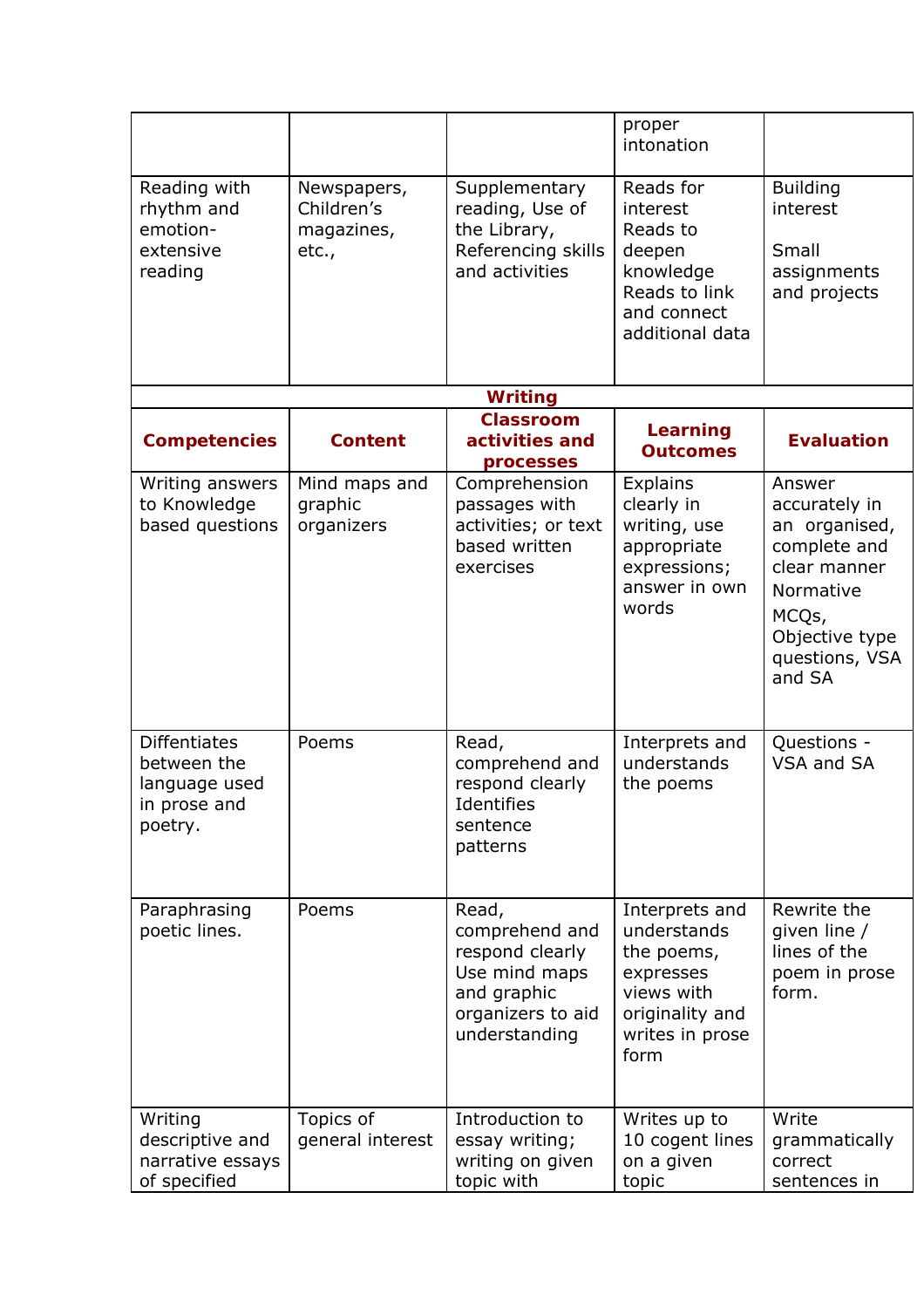| length<br>$[8 - 10$ lines]                       |                                                  | guidelines<br>provided                                                                                                                                                                    |                                                                                                                         | an organised<br>manner on a<br>given topic<br>Long Answers<br>$[8 - 10$ lines]                                                                                                                        |
|--------------------------------------------------|--------------------------------------------------|-------------------------------------------------------------------------------------------------------------------------------------------------------------------------------------------|-------------------------------------------------------------------------------------------------------------------------|-------------------------------------------------------------------------------------------------------------------------------------------------------------------------------------------------------|
| Using discourse<br>markers                       | Linkers /<br>connectives                         | Passages with<br>the selected<br>discourse<br>markers are<br>provided to<br>students; teacher<br>facilitates<br>familiarity with<br>them through<br>pre and post<br>reading<br>questions. | Identifies the<br>specified<br>discourse<br>markers in<br>connected<br>sentences                                        | Identify the<br>discourse<br>markers,<br>linkers,<br>connectives in<br>a given<br>passage<br>Use discourse<br>markers in<br>appropriate<br>places in<br>sentences                                     |
| <b>Writing Formal</b><br>and Informal<br>letters | Situations for<br>formal and<br>informal letters | Formats are<br>given. Teacher<br>shows the style<br>of language used<br>in formal /<br>informal letters                                                                                   | Learns and<br>applies the<br>formats and<br>uses the<br>required<br>vocabulary<br>and language<br>for letter<br>writing | Eg. 1. Write a<br>letter to our<br>friend about<br>the pollution of<br>the river in<br>your area.<br>2. Write a<br>letter to the<br>Collector about<br>the pollution of<br>the river in<br>your area. |
| Using direct<br>speech in<br><b>Dialogues</b>    | Situations for<br>dialogues                      | Using a short<br>narrative<br>passage,<br>students are<br>encouraged to<br>convert it to<br>direct speech,<br>through taking<br>roles, evolving a<br>script, etc.,                        | Responds<br>appropriately<br>and builds a<br>clear written<br>dialogue<br>sequence for a<br>story/narrative             | Fun activities<br>in script<br>writing<br>Filling up the<br>blanks in a<br>dialogue<br>Using the right<br>format for<br>presentation of<br>Direct Speech                                              |
| Simple Slogan<br>writing                         | Short, catchy<br>phrases and<br>sentences        | <b>Teacher evolves</b><br>various contexts<br>to create<br>awareness $-$ Eg;<br>Waste                                                                                                     | Evolves catchy<br>and effective<br>slogans on<br>relevant<br>themes                                                     | A few fun<br>activities on<br>imaginary<br>issues<br>Summative                                                                                                                                        |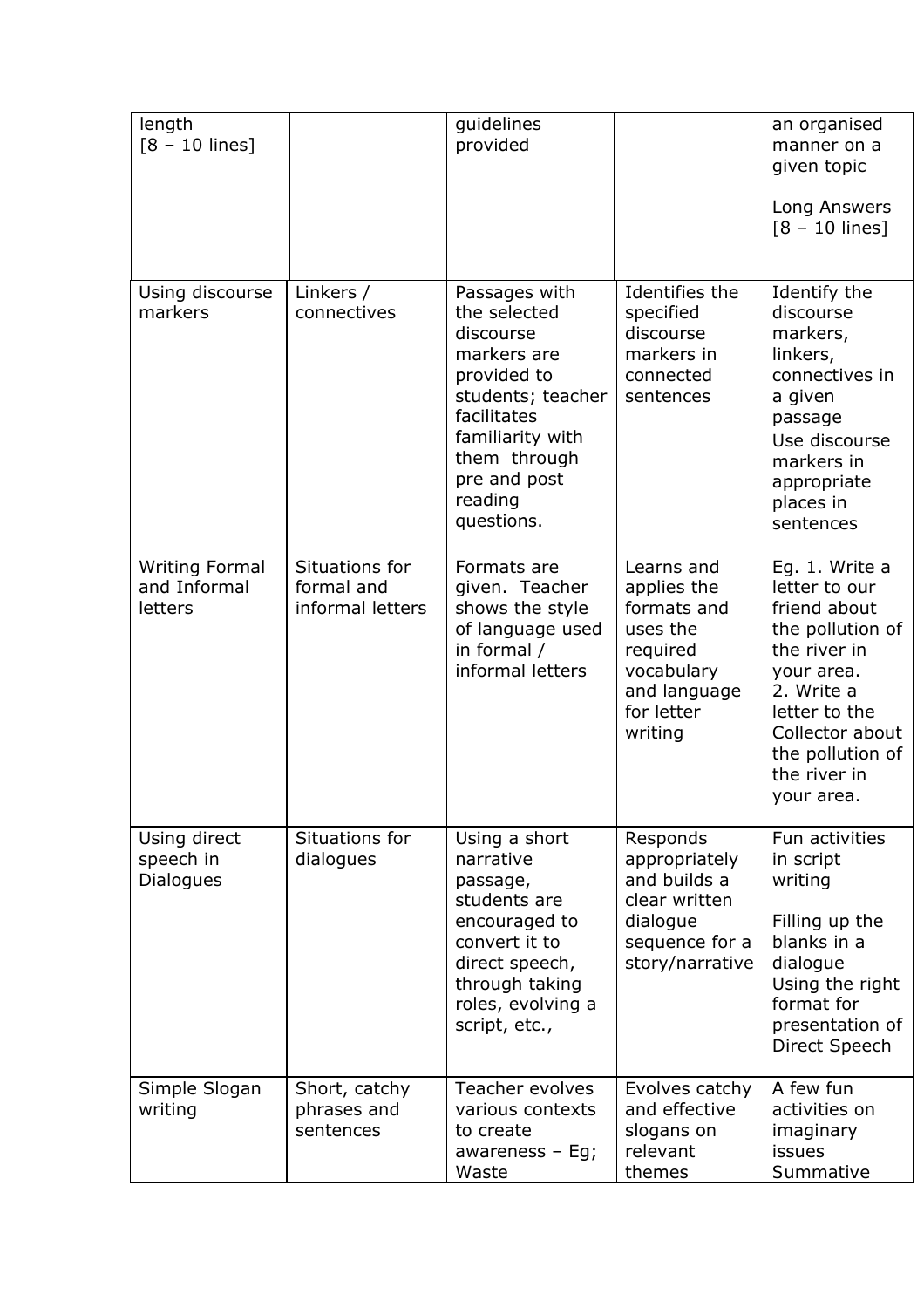|                                                                          |                                                                                                                              | segregation,<br>conservation of<br>water, keeping<br>the campus<br>clean, etc                                                                                                                            |                                                                                                              | Able to focus<br>on the core<br>issue and<br>evolve an<br>appropriate<br>slogan                                                                                                                                                                                        |
|--------------------------------------------------------------------------|------------------------------------------------------------------------------------------------------------------------------|----------------------------------------------------------------------------------------------------------------------------------------------------------------------------------------------------------|--------------------------------------------------------------------------------------------------------------|------------------------------------------------------------------------------------------------------------------------------------------------------------------------------------------------------------------------------------------------------------------------|
| Journal writing                                                          | Current affairs,<br>general topics                                                                                           | Short journal<br>prompts                                                                                                                                                                                 | Self-<br>expression                                                                                          | Prepare<br>articles for<br>journals                                                                                                                                                                                                                                    |
| Free writing                                                             | Current affairs,<br>general topics                                                                                           | Five minutes of<br>class time to write<br>on topics of the<br>pupils' choice                                                                                                                             | Writing<br>spontaneously<br>without<br>hesitation                                                            | Express your<br>views on the<br>chosen topic                                                                                                                                                                                                                           |
|                                                                          |                                                                                                                              | <b>Grammar</b>                                                                                                                                                                                           |                                                                                                              |                                                                                                                                                                                                                                                                        |
| <b>Competencies</b>                                                      | <b>Content</b>                                                                                                               | <b>Classroom</b><br>activities and<br>processes                                                                                                                                                          | Learning<br><b>Outcomes</b>                                                                                  | <b>Evaluation</b>                                                                                                                                                                                                                                                      |
| Revision of<br>Parts of speech                                           | Nouns, verbs,<br>adjectives,<br>adverbs,<br>pronouns,<br>preparations,<br>conjunctions,<br>interjections.<br><b>Articles</b> | A passage in the<br>text that<br>highlights the<br>required<br>grammatical<br>functions.<br>Reinforcement of<br>knowledge of<br>parts of speech<br>through usage<br>related<br>interactive<br>activities | Recall and<br>reinforcement<br>of learnt<br>concepts in<br>the parts of<br>speech<br>[Sentence<br>structure] | Demonstrates<br>clarity of<br>understanding<br>Cloze tests<br>may be used                                                                                                                                                                                              |
| Grasping the<br>form, structure<br>and use of the<br>Continuous<br>tense | Past, Present,<br>Future<br>continuous                                                                                       | Learn about the<br>continuous<br>tenses and their<br>required<br>contexts, through<br>sheets,<br>explanations and<br>activities                                                                          | Students use<br>different<br>Continuous<br>tense forms in<br>different<br>situations<br>appropriately        | Students have<br>a clear,<br>meaningful<br>and focussed<br>understanding<br>of the usage of<br>the Continuous<br>tense - $Eg$ ;<br>Imagine a<br>match is going<br>on, and give a<br>commentary<br>using the<br>Present<br>Continuous<br>tense. Narrate<br>a past event |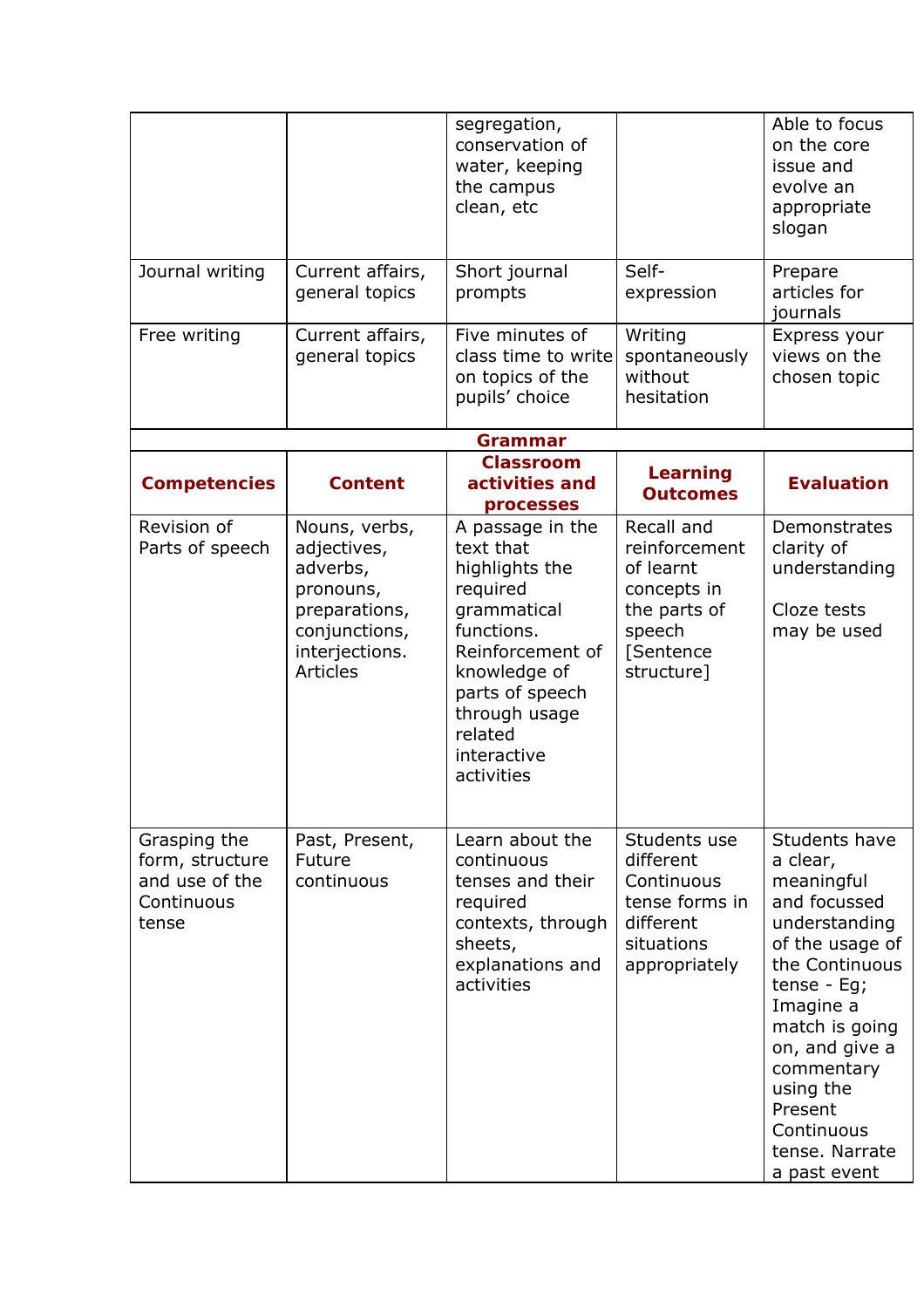|                                                                                                                |                                                                                                                                       |                                                                                                                                                                                                                                    |                                                                                                                                                                                                                                                                                                            | using the Past<br>Continuous<br>Tense<br>Objective type<br>questions                                                                   |
|----------------------------------------------------------------------------------------------------------------|---------------------------------------------------------------------------------------------------------------------------------------|------------------------------------------------------------------------------------------------------------------------------------------------------------------------------------------------------------------------------------|------------------------------------------------------------------------------------------------------------------------------------------------------------------------------------------------------------------------------------------------------------------------------------------------------------|----------------------------------------------------------------------------------------------------------------------------------------|
| <b>Using Modal</b><br>Verbs for<br>Suggestion,<br>Obligation,<br>Politeness,<br>Willingness                    | would, may,<br>can, will                                                                                                              | A passage in the<br>text that<br>highlights the<br>required<br>grammatical<br>functions.<br>Learn through<br>exercises,<br>activities and<br>explanation, of<br>modal verbs,<br>their role and use<br>in the specified<br>contexts | Students use<br>different Modal<br>forms in<br>different<br>situations<br>appropriately                                                                                                                                                                                                                    | Objective type<br>Questions that<br>test use of<br>Modals for<br>suggestion,<br>obligation,<br>politeness,<br>willingness,<br>ability. |
| Being and<br>Doing Verbs:<br>Differentiating<br>Transitive and<br>Intransitive<br>Verbs<br>Sentence<br>pattern | 'Be' and 'Do' as<br>main and<br>auxiliary verbs<br>Verbs that take<br>objects and<br>those that do<br>not<br>SVO, SVC,<br>SVOO, etc., | Learn about<br>verbs that take<br>objects and those<br>that take<br>complements,<br>and their<br>required<br>contexts, through<br>sheets,<br>explanations and<br>activities                                                        | <b>Students</b><br>deepen their<br>understanding<br>of simple<br>sentence<br>structures -<br>[SVC, SVO and<br>SV00]<br>Has a clear,<br>meaningful<br>and focussed<br>understanding<br>of the usage of<br>selected<br>Transitive and<br>Intransitive<br>verbs in the<br>specified<br>sentence<br>structures | Objective type<br>questions                                                                                                            |
| Grasping the<br>use and<br>meaning of<br>noun groups<br>and selected<br>phrasal verbs                          | Dividing the<br>sentence into<br>noun and verb<br>groups (i.e.<br>subject &<br>predicate)<br>Phrasal Verbs                            | A passage in the<br>text that<br>highlights the<br>required<br>grammatical<br>functions.<br>Learn through                                                                                                                          | <b>Students</b><br>understand<br>the use of<br>Noun Groups,<br>with head<br>words and<br>modifiers, and                                                                                                                                                                                                    | Objective type<br>questions                                                                                                            |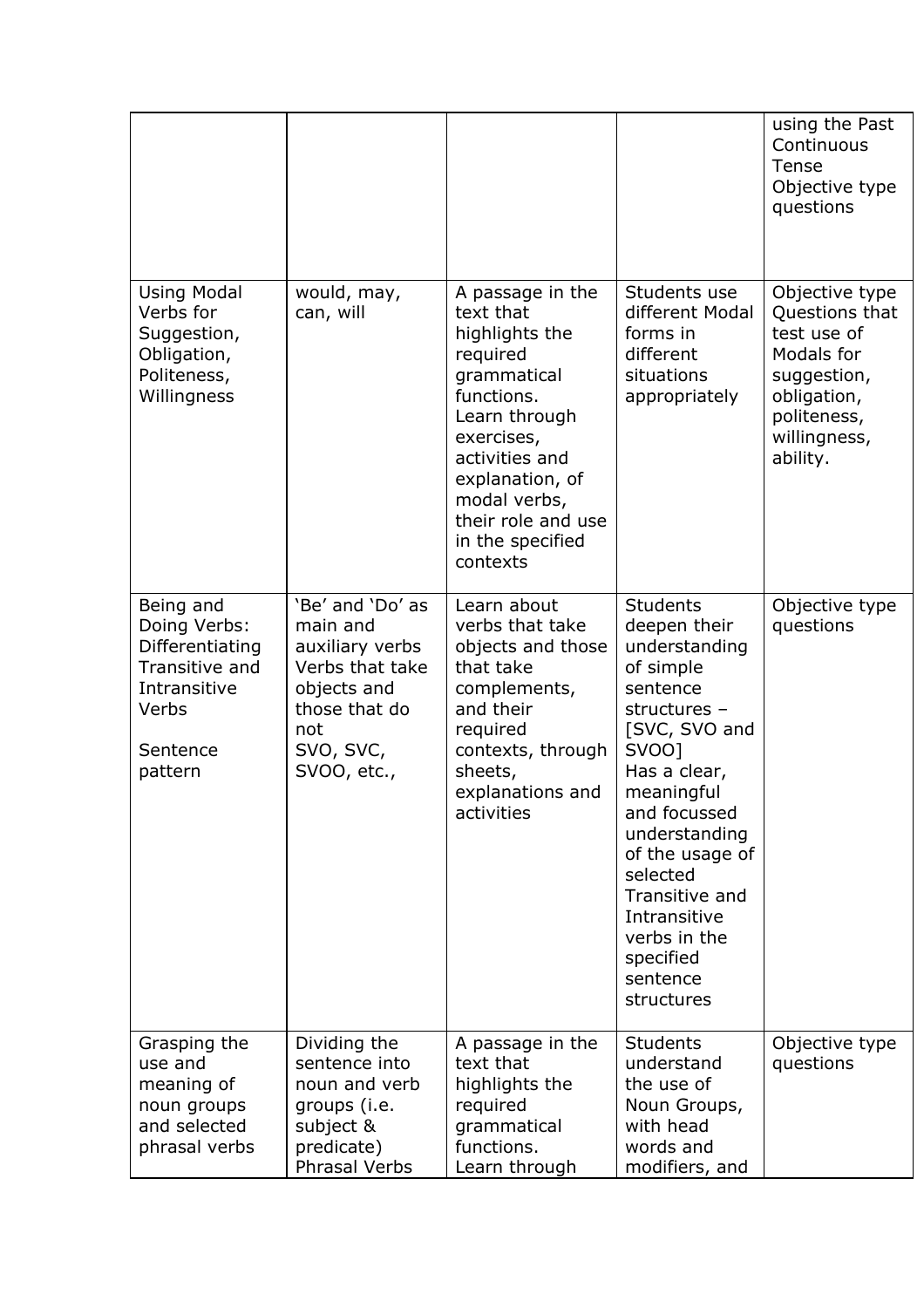|                                                   | using<br>bring, come,<br>take                                                                     | exercises,<br>activities and<br>explanation, of<br>noun groups and<br>phrasal verbs,<br>their role and use                                                                                                         | some common<br>phrasal verbs,<br>through usage                                                                                                                    |                                                                                                                                                                                                                                                                                                                                                |
|---------------------------------------------------|---------------------------------------------------------------------------------------------------|--------------------------------------------------------------------------------------------------------------------------------------------------------------------------------------------------------------------|-------------------------------------------------------------------------------------------------------------------------------------------------------------------|------------------------------------------------------------------------------------------------------------------------------------------------------------------------------------------------------------------------------------------------------------------------------------------------------------------------------------------------|
| Identifying the<br>three degrees<br>of comparison | Positive<br>Comparative<br>and Superlative<br>degrees<br>The three forms<br>of irregular<br>verbs | Various exercises<br>and situations to<br>highlight the<br>three degrees of<br>comparison                                                                                                                          | Students learn<br>to write simple<br>sentences<br>involving the<br>three degrees<br>of comparison                                                                 | Given the base<br>form or one of<br>the three<br>forms of the<br>adjectives, the<br>students<br>supply the<br>other two<br>forms of the<br>adjectives<br>Sentences with<br>the adjective<br>in brackets are<br>given and<br>students<br>supply the<br>right form of<br>the adjective,<br>suiting the<br>context, in the<br>blanks<br>provided. |
| Revision of<br>Punctuation<br>marks               | Fullstop,<br>Comma,<br>Inverted<br>commas,<br>question and<br>exclamatory<br>marks                | Passages with<br>the relevant<br>punctuation<br>marks are<br>provided to<br>students; teacher<br>facilitates<br>revision                                                                                           | Students use<br>the<br>punctuation<br>marks<br>appropriately                                                                                                      | Punctuate the<br>given passage;<br>Supply the<br>missing<br>punctuation<br>marks                                                                                                                                                                                                                                                               |
| Framing<br><b>Question Tags</b>                   | didn't, hasn't,<br>isn't<br>did, has, is                                                          | Through varying<br>exercises and<br>classroom<br>activities -on<br>each concept,<br>with explanation<br>of the logic<br>behind each:<br>Eg; He took the<br>book, didn't he?<br>He didn't take<br>the book, did he? | Applies the<br>rules<br>influencing<br>Question Tags,<br>in a<br>meaningful<br>manner<br>Clear in this<br>concept in<br>their writing;<br>recognise<br>errors and | Objective type<br>questions                                                                                                                                                                                                                                                                                                                    |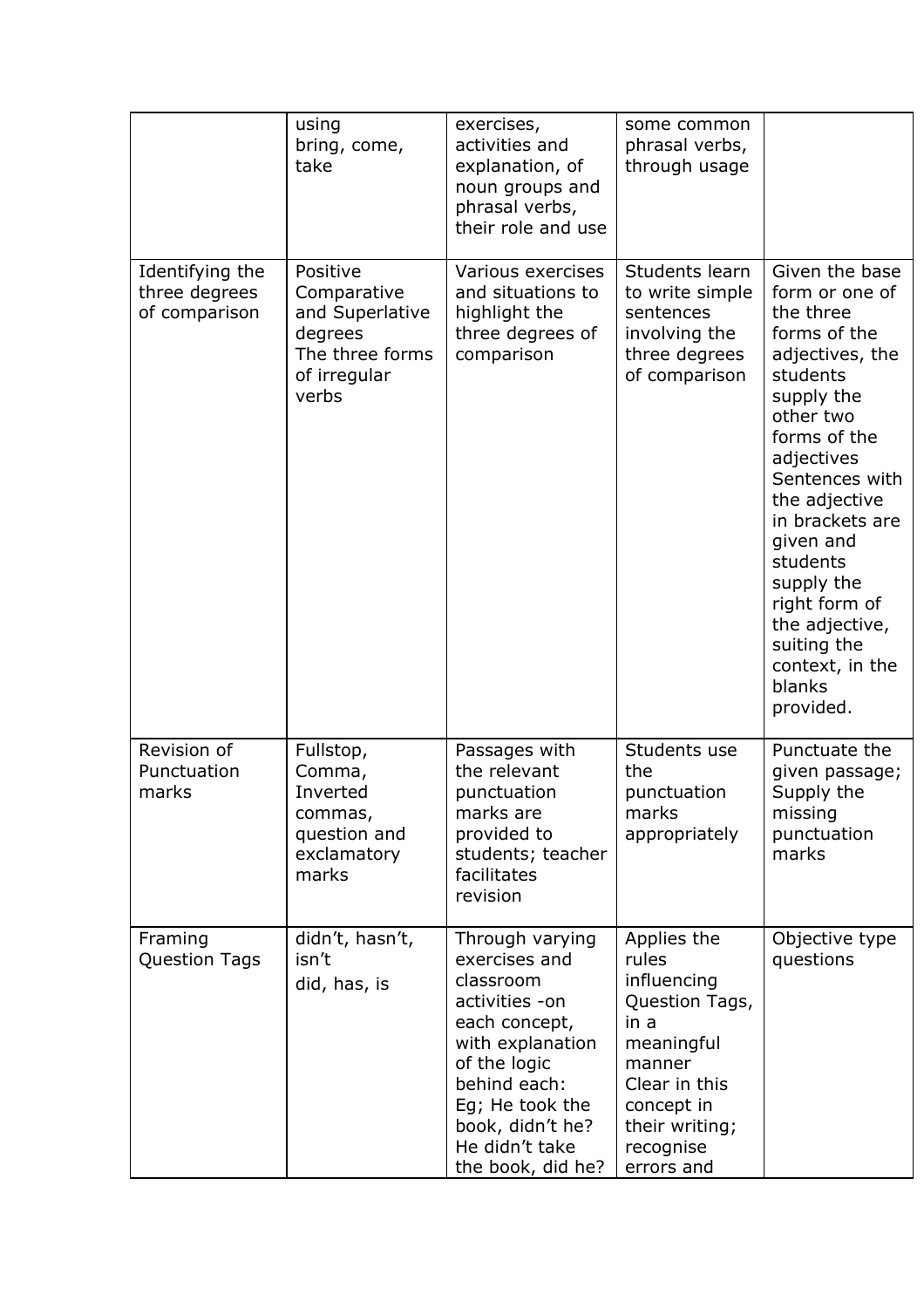|                                                                                                   |                                                                                                                                            |                                                                                                                                 | correct them                                                                                                                                                   |                                                                                                         |
|---------------------------------------------------------------------------------------------------|--------------------------------------------------------------------------------------------------------------------------------------------|---------------------------------------------------------------------------------------------------------------------------------|----------------------------------------------------------------------------------------------------------------------------------------------------------------|---------------------------------------------------------------------------------------------------------|
| Subject and<br>verb agreement                                                                     | Singular subject<br>- singular verb<br>Plural subject -<br>verb in the<br>plural<br>Each, every,<br>either, neither,<br>etc.,              | Through<br>exercises and<br>substitution<br>tables, verbal<br>situations etc.,                                                  | Knows and<br>applies the<br>rules of<br>singular and<br>plural nouns<br>and verbs uses<br>them                                                                 | Objective type<br>questions                                                                             |
| Identifying the<br>Active and<br>Passive Voice                                                    | Transforming<br>sentences from<br>the Active to<br>Passive and vice<br>versa.<br>Sentences of<br>the Simple<br>Present, Past<br>and Future | Through<br>exercises and<br>substitution<br>tables, verbal<br>situations etc.,                                                  | Knows and<br>applies the<br>rules of<br>transformation<br>in speaking<br>and writing<br>Clear in the<br>concept of<br>identifying the<br>two types of<br>voice | Objective type<br>questions                                                                             |
| Identifying<br>Phrases and<br>Clauses                                                             | Phrase- ie a<br>group of words<br>without a finite<br>verb in it<br>Clause- ie a<br>group of words<br>with a finite<br>verb in it          | Passages in the<br>text, additional<br>exercises and<br>verbal situations.                                                      | Understands<br>the use of<br>Phrases and<br>Clauses                                                                                                            | <b>Differentiate</b><br>Phrases and<br>Clauses<br>Objective type<br>questions                           |
|                                                                                                   |                                                                                                                                            | <b>Vocabulary</b>                                                                                                               |                                                                                                                                                                |                                                                                                         |
| <b>Competencies</b>                                                                               | Content                                                                                                                                    | <b>Classroom</b><br>activities and<br>processes                                                                                 | Learning<br><b>Outcomes</b>                                                                                                                                    | <b>Evaluation</b>                                                                                       |
| Locating words<br>in the dctionery<br>for their<br>meaning,<br>synonyms,<br>antonyms and<br>usage | Guided use of<br>dictionary for<br>unfamiliar<br>words                                                                                     | Activities;<br>1. Exercises and<br>word games;<br>2. Break -up of<br>kangaroo words<br>3. Use of<br>dictionary and<br>thesaurus | Learns more<br>words and<br>synonyms and<br>antonyms of<br>words                                                                                               | Find synonyms<br>and antonyms<br>Split the word<br>into smaller<br>words<br>Objective type<br>questions |
| Prefixes and<br>suffixes                                                                          | Word formation<br>with prefixes<br>and suffixes                                                                                            | Exercises<br>through pattern<br>finding                                                                                         | Understands<br>how suffixes<br>and prefixes<br>can alter the<br>word and<br>change its<br>meaning                                                              | Use suffixes<br>and prefixes<br>and knows the<br>meanings<br>Objective type<br>questions                |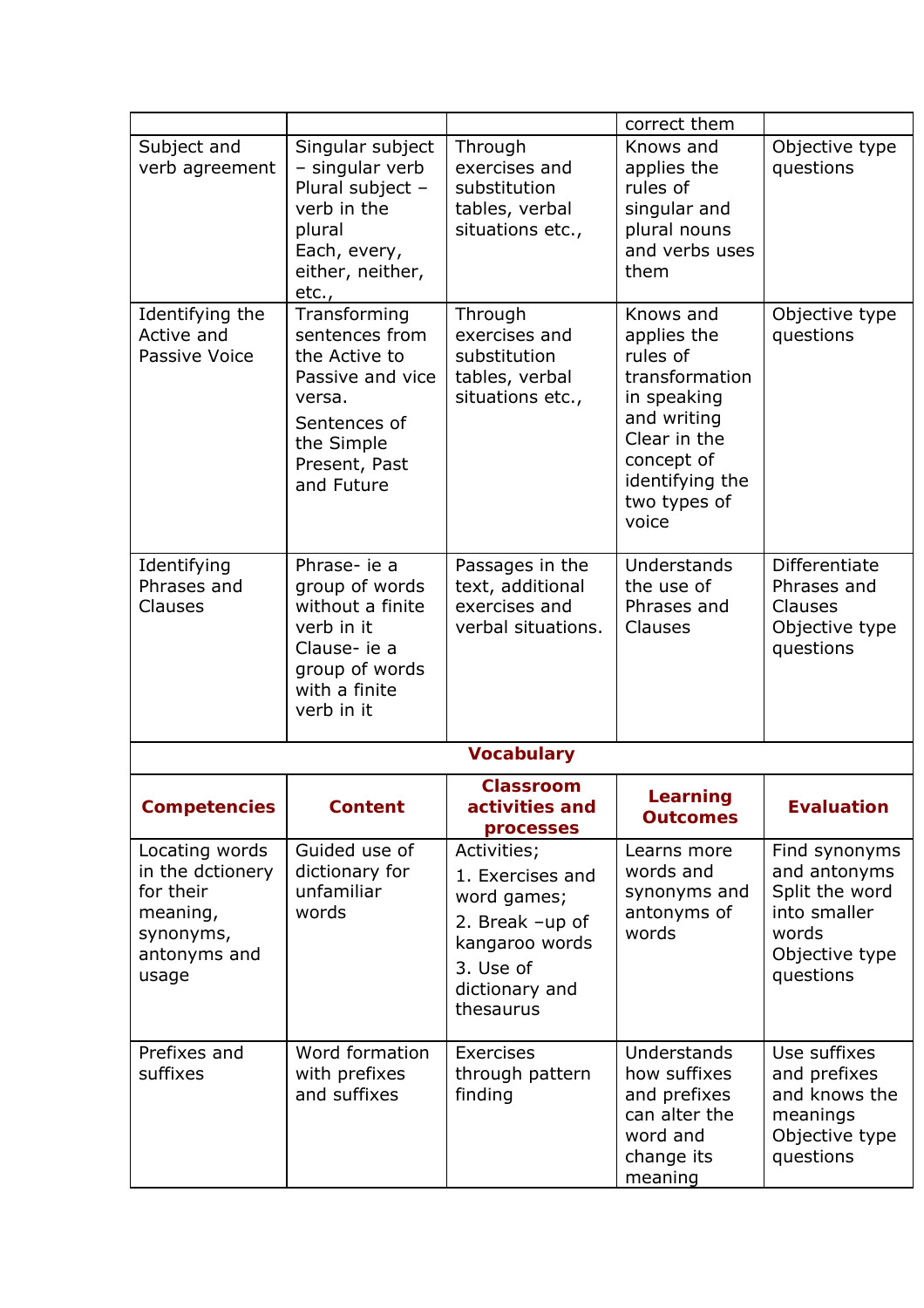| Compound<br>words,<br>homophones                      | Noun $+$ noun,<br>$noun + verb,$<br>adjective $+$<br>noun       | Activities and<br>exercises                                                                                                                                                                                                                  | Learns to<br>recognise<br>them                                                                                | Form<br>compound<br>words.<br>Use the words<br>in different<br>contexts,<br>according to<br>their meaning             |
|-------------------------------------------------------|-----------------------------------------------------------------|----------------------------------------------------------------------------------------------------------------------------------------------------------------------------------------------------------------------------------------------|---------------------------------------------------------------------------------------------------------------|-----------------------------------------------------------------------------------------------------------------------|
|                                                       |                                                                 | <b>Language Functions</b>                                                                                                                                                                                                                    |                                                                                                               |                                                                                                                       |
| <b>Competencies</b>                                   | <b>Content</b>                                                  | <b>Classroom</b><br>activities<br>and<br>processes                                                                                                                                                                                           | Learning<br><b>Outcomes</b>                                                                                   | <b>Evaluation</b>                                                                                                     |
| Talk about<br>oneself                                 | Talks on likes,<br>dislikes, friends,<br>etc.,                  | Conversation<br>class; teacher<br>anchors and<br>helps children<br>speak<br>authentically:<br>Interaction<br>questions<br>based on<br>Favourites:<br>players,<br>hobbies,<br>friends, books,<br>leaders,<br>movies, TV<br>programmes,<br>etc | Learns to speak<br>in sentences and<br>communicate<br>their thoughts<br>and feelings with<br>ease and clarity | Speak<br>confidently and<br>attempt to<br>speak in<br>complete<br>sentences<br>Questionnaire<br>- type:<br>completion |
| Participating in<br>language<br>games and<br>puzzles: | Word searches,<br>crosswords, and<br>'What's the<br>good word?' | Activities and<br>games in<br>class, at<br>various levels,<br>to strengthen<br>and reinforce<br>various<br>competencies                                                                                                                      | Reinforces<br>concepts learnt in<br>grammar and<br>vocabulary;<br>develops the skill<br>of problem<br>solving | Solve puzzles<br>and play word<br>games                                                                               |
| Dramatizing a<br>story                                | Situations, plays,<br>etc.,                                     | Presentation<br>of skits in<br>small groups                                                                                                                                                                                                  | Visualises the<br>story; role play,<br>develop<br>confidence                                                  | Enact the play                                                                                                        |
| Reading a<br>graphic<br>organiser                     | Tabular data                                                    | Worksheets,<br>charts or black<br>board<br>drawings                                                                                                                                                                                          | Understands and<br>interprets<br>different kinds of<br>data                                                   | Interpret the<br>data accurately                                                                                      |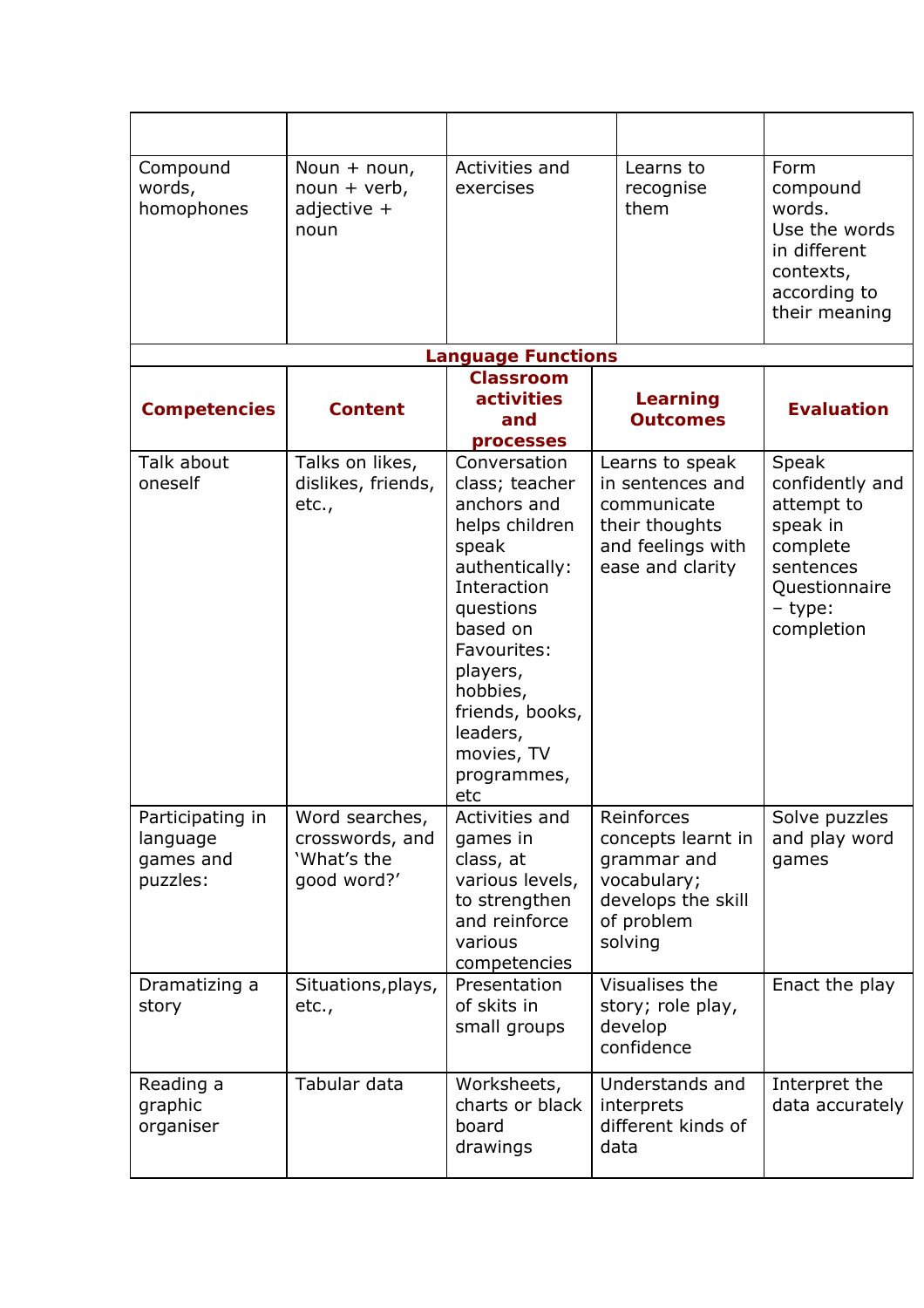| <b>Class VIII</b> |  |
|-------------------|--|
|-------------------|--|

|                                                                     | <b>Listening</b>                                               |                                                                                                                             |                                                                                                                                                  |                                                                                      |  |
|---------------------------------------------------------------------|----------------------------------------------------------------|-----------------------------------------------------------------------------------------------------------------------------|--------------------------------------------------------------------------------------------------------------------------------------------------|--------------------------------------------------------------------------------------|--|
| <b>Competencies</b>                                                 | <b>Content</b>                                                 | <b>Classroom</b><br>activities and<br>processes                                                                             | Learning<br><b>Outcomes</b>                                                                                                                      | <b>Evaluation</b>                                                                    |  |
| Listening to<br>recorded<br>commentary of<br>any sport              | Sports<br>commentaries;<br>passage on a<br>familiar theme      | Listen as a<br>large group,<br>with pointers<br>and<br>interventions<br>from the<br>teacher, for<br>better<br>understanding | Understands<br>the use of<br>language in<br>commentary                                                                                           | Understand what<br>is happening and<br>are able to recall<br>what they have<br>heard |  |
| Listen to<br>selected words,<br>and their stress<br>and inflections | Words like<br>con'duct &<br>'conduct;<br>pre'sent &<br>present | Words &<br>passage read<br>out in class<br>focussing on<br>stressed<br>syllables and<br>words                               | <b>Students</b><br>pronounce<br>accurately and<br>with proper<br>intonation, the<br>words heard                                                  | Identify the<br>sounds heard                                                         |  |
| Listening to<br>poetry reading<br>and recitation                    | Poems                                                          | Listen to how<br>poems could be<br>read or recited                                                                          | Appreciate<br>rhyme, meter,<br>and the special<br>use of words                                                                                   | Identify the<br>nuances of<br>sounds & words<br>in poetry                            |  |
|                                                                     |                                                                | <b>Speaking</b>                                                                                                             |                                                                                                                                                  |                                                                                      |  |
| <b>Competencies</b>                                                 | <b>Content</b>                                                 | <b>Classroom</b><br>activities and<br>processes                                                                             | Learning<br><b>Outcomes</b>                                                                                                                      | <b>Evaluation</b>                                                                    |  |
| Telling Jokes;<br>Puzzles and<br>riddles.                           | Jokes, puzzles<br>and riddles                                  | Students share<br>jokes, puzzles<br>and riddles.                                                                            | Students share<br>jokes, puzzles<br>and riddles in a<br>lively manner<br>and use<br>language<br>appropriately;<br>build<br>interactive<br>skills | Jokes, puzzles or<br>riddles cited by<br>the learners                                |  |
| Retelling<br>stories they<br>have read                              | <b>Stories</b>                                                 | Students listen<br>to each other<br>as they narrate<br>stories                                                              | Rephrases and<br>narrates in<br>with originality                                                                                                 | Rephrasing                                                                           |  |
| Telephonic<br>conversation                                          | Making<br>telephonic<br>conversations                          | In small<br>groups,<br>children enact<br>telephonic<br>conversation<br>and apply                                            | Speaks over<br>the telephone<br>using<br>appropriate<br>vocabulary,<br>intonation and                                                            | Learn to speak<br>and express<br>oneself to others                                   |  |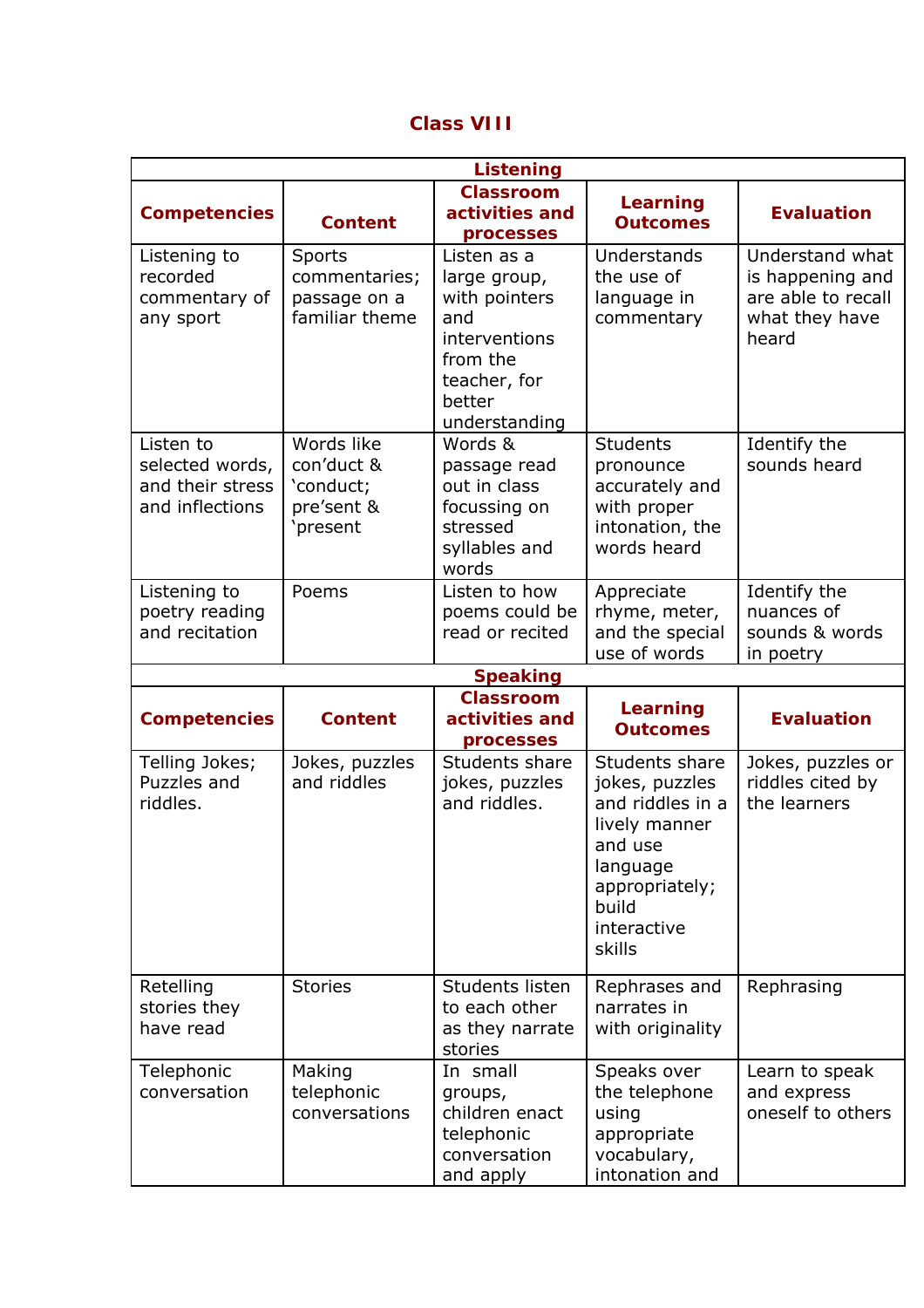|                                                                                                                                                                                                                                                                                                                 |                                                                                                                                            | telephonic                                                                                                                                                                                                                                                                                                 | register of                                                                                                                                                                                                                                                                                                                            |                                                  |
|-----------------------------------------------------------------------------------------------------------------------------------------------------------------------------------------------------------------------------------------------------------------------------------------------------------------|--------------------------------------------------------------------------------------------------------------------------------------------|------------------------------------------------------------------------------------------------------------------------------------------------------------------------------------------------------------------------------------------------------------------------------------------------------------|----------------------------------------------------------------------------------------------------------------------------------------------------------------------------------------------------------------------------------------------------------------------------------------------------------------------------------------|--------------------------------------------------|
|                                                                                                                                                                                                                                                                                                                 |                                                                                                                                            | etiquette                                                                                                                                                                                                                                                                                                  | language                                                                                                                                                                                                                                                                                                                               |                                                  |
| Participating in<br>Discussions:                                                                                                                                                                                                                                                                                | Current news<br>Sports<br>Relevant<br>contemporary<br>issues                                                                               | Large group<br>activity with<br>the teacher<br>facilitating<br>speaking and<br>listening                                                                                                                                                                                                                   | <b>Expresses</b><br>thoughts and<br>views with<br>clarity, cogency<br>and focus<br>Speaks clear<br>complete<br>sentences, and<br>expresses<br>ideas clearly                                                                                                                                                                            | Group discussion<br>on various topics            |
|                                                                                                                                                                                                                                                                                                                 |                                                                                                                                            | <b>Reading</b>                                                                                                                                                                                                                                                                                             |                                                                                                                                                                                                                                                                                                                                        |                                                  |
|                                                                                                                                                                                                                                                                                                                 |                                                                                                                                            | <b>Classroom</b>                                                                                                                                                                                                                                                                                           |                                                                                                                                                                                                                                                                                                                                        |                                                  |
| <b>Competencies</b>                                                                                                                                                                                                                                                                                             | <b>Content</b>                                                                                                                             | activities and<br>processes                                                                                                                                                                                                                                                                                | <b>Learning</b><br><b>Outcomes</b>                                                                                                                                                                                                                                                                                                     | <b>Evaluation</b>                                |
| Reading<br>poetry:<br>appreciating,<br>understanding,<br>relating and<br>responding to<br>various themes                                                                                                                                                                                                        | Poems                                                                                                                                      | Activities<br>related to the<br>poem in<br>content.<br>Read and<br>answer<br>questions<br>based on the<br>poem                                                                                                                                                                                             | Enjoys reading<br>given poems,<br>appreciates<br>and responds<br>to chosen<br>poems                                                                                                                                                                                                                                                    | SA questions                                     |
| a) Reading for<br>content and<br>style<br>b)<br>Understanding<br>sequence,<br>c) Scanning<br>content to find<br>answers to<br>questions in<br>the given<br>passage<br>d)<br>Understanding<br>the author's<br>intention<br>e) Recognising<br>or learning<br>vocabulary in<br>context<br>f) Appreciating<br>style | Stories /<br>passages with<br>moral values,<br>witty and<br>humorous<br>passages,<br>historical,<br>narrative,<br>mystery<br>passages etc. | Read stories<br>and other<br>passages, to<br>understand and<br>appreciate the<br>plot,<br>characters,<br>style and<br>intention<br>Understand<br>and summarise<br>the story in<br>various ways,<br>creating<br>organizers and<br>using the ones<br>given; make<br>connections<br>with life and<br>learning | Comprehends<br>selected<br>passages from<br>literature<br>Enjoys the<br>reading<br>process and<br>learn from it,<br>pronounce the<br>words<br>correctly,<br>stress<br>appropriately,<br>passing at the<br>right places<br>with proper<br>intonation<br><b>Summarises</b><br>the story,<br>assesses its<br>plot, character<br>and style | MCQ, Objective<br>type Questions,<br>VSA, SA, LA |
| <b>Extensive</b><br>reading                                                                                                                                                                                                                                                                                     | Abridged<br>novels, fiction,<br>books of pupils'<br>choice                                                                                 | Supplementary<br>reading, Use of<br>the Library,<br>Referencing                                                                                                                                                                                                                                            | Reads for<br>interest<br>Reads to<br>deepen                                                                                                                                                                                                                                                                                            | Questions to<br>build interest                   |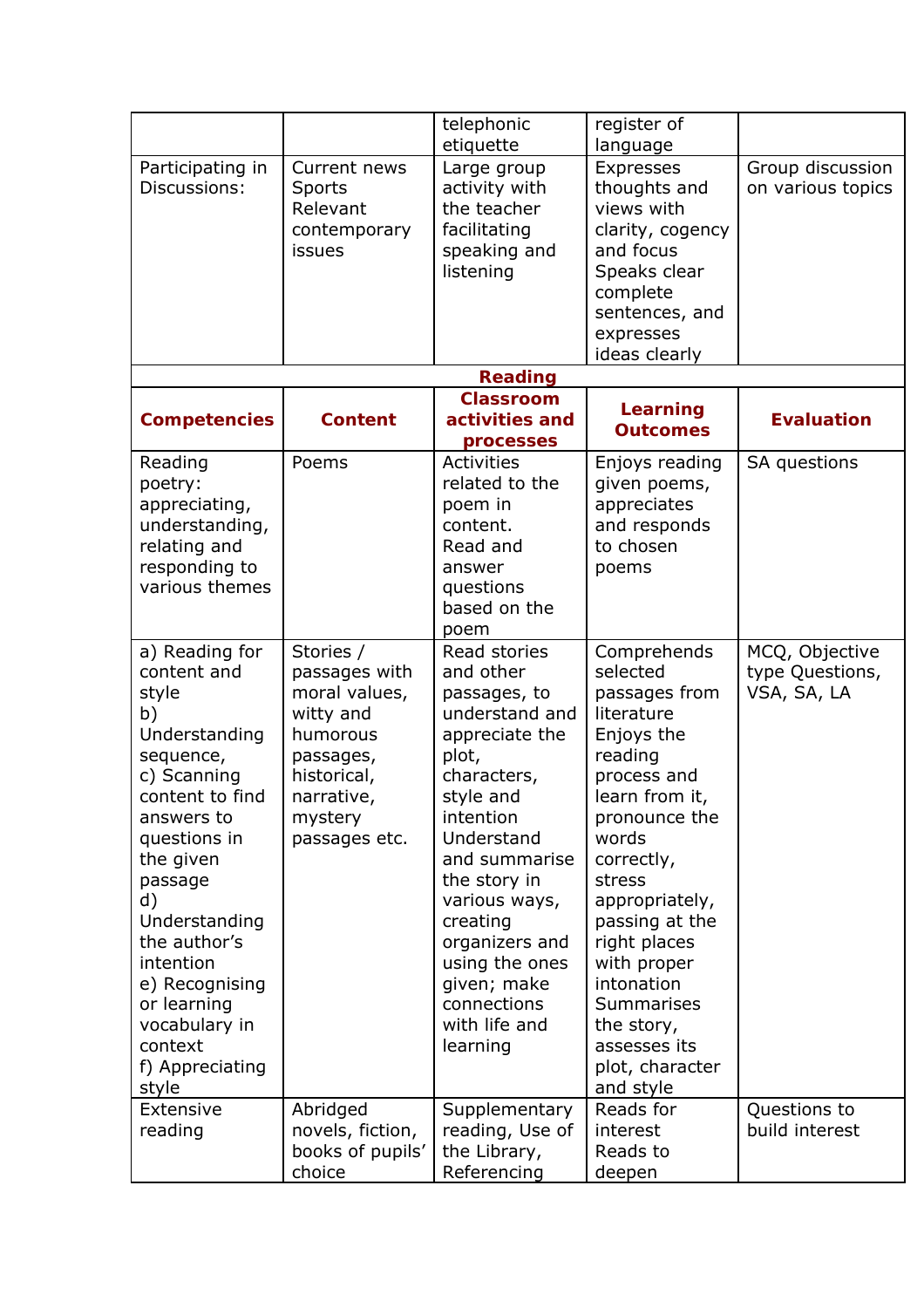|                                                                                                      |                                                                                                                                   | skills and<br>activities                                                                                                                                                          | knowledge<br>Reads to link<br>and connect<br>additional data                                                                           | Summative<br>Answers<br>addressed<br>questions<br>appropriately<br>with supporting<br>statements                                                              |
|------------------------------------------------------------------------------------------------------|-----------------------------------------------------------------------------------------------------------------------------------|-----------------------------------------------------------------------------------------------------------------------------------------------------------------------------------|----------------------------------------------------------------------------------------------------------------------------------------|---------------------------------------------------------------------------------------------------------------------------------------------------------------|
|                                                                                                      |                                                                                                                                   | <b>Writing</b>                                                                                                                                                                    |                                                                                                                                        |                                                                                                                                                               |
| <b>Competencies</b>                                                                                  | <b>Content</b>                                                                                                                    | <b>Classroom</b><br>activities and<br>processes                                                                                                                                   | Learning<br><b>Outcomes</b>                                                                                                            | <b>Evaluation</b>                                                                                                                                             |
| Comprehension<br>Using mind $-$<br>mapping<br>techniques                                             | Answer<br>questions in<br>complete<br>sentences,<br>using proper<br>punctuation                                                   | Comprehension<br>passage given<br>for written<br>work<br>Exercises and<br>activities that<br>elucidate the<br>required<br>concepts are<br>facilitated<br>through mind-<br>mapping | Picks out<br>relevant facts,<br>writes correct<br>and clear<br>answers, to<br>meet the<br>requirement of<br>the questions<br>specified | VSA and SA<br>questions, Make<br>notes and write<br>the summary in<br>a paragraph                                                                             |
| Using both<br>active and<br>passive<br>vocabulary to<br>make sentences                               | Words,<br>phrases,<br>phrasal verbs,<br>etc.,                                                                                     | Simple<br>exercises<br>prepared by<br>the teacher                                                                                                                                 | Uses<br>vocabulary<br>appropriately                                                                                                    | Learn and use<br>words correctly<br>Objective type<br>questions                                                                                               |
| Writing<br>Paragraphs:<br>Topic sentence;<br>unity and<br>structure<br>[Linking small<br>paragraphs] | Simple topics,<br>proverbs, etc.,<br>Eg.<br>1. Cleanliness is<br>next to<br>Godliness<br>2. The<br>importance of<br>good manners. | Worksheets to<br>understand and<br>practise writing<br>paragraphs                                                                                                                 | Learn to use<br>paragraphs and<br>to write on<br>different topics                                                                      | a) Expand the<br>given outline into<br>a paragraph.<br>b) Write a<br>paragraph on the<br>given topic.                                                         |
| Writing on a<br>given topic:<br>$(150 - 200)$<br>words)                                              | Simple topics,<br>proverbs,<br>personal<br>experiences,<br>etc.,                                                                  | Specific essay<br>topics; teaching<br>how to write an<br>essay                                                                                                                    | Write at length<br>on a given<br>topic with<br>organisation<br>and clarity                                                             | Complete essay<br>with title,<br>introduction,<br>content and<br>conclusion                                                                                   |
| Revision:<br>Writing letters<br>in a given<br>format                                                 | Topics for<br>letter writing                                                                                                      | Revision of the<br>format of<br>formal and<br>informal letter<br>and the register<br>of language                                                                                  | Uses the<br>correct format<br>and<br>appropriate<br>content                                                                            | a) Write a letter<br>to the forest<br>authorities about<br>the cutting of<br>trees in that<br>area.<br>b) Wrtie a letter<br>to your friend<br>expressing your |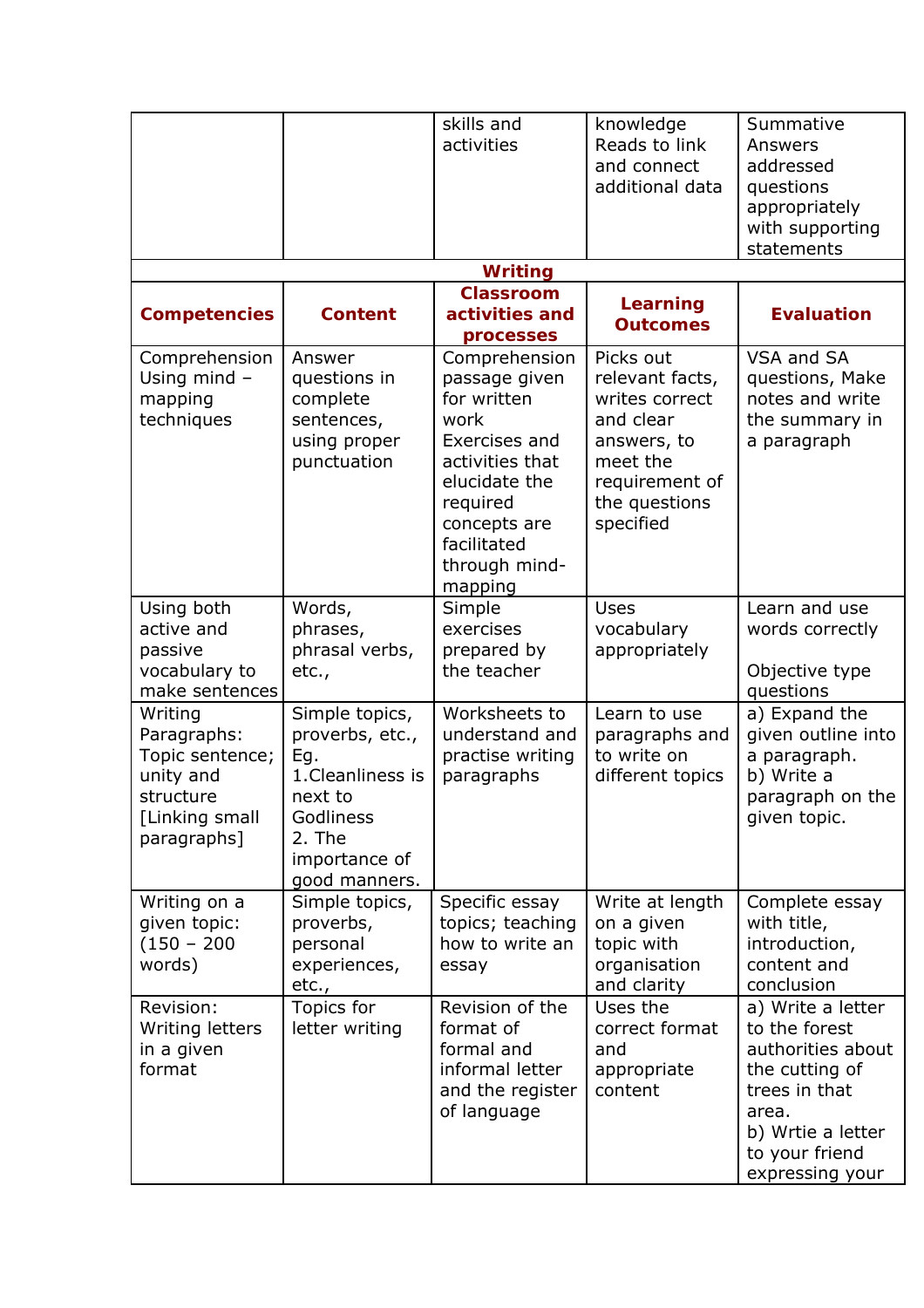|                                                                                       |                                                                           |                                                                                                                                                                                                                                                   |                                                                                                                               | disapproval on<br>cutting down the<br>trees in his<br>compound.                                   |
|---------------------------------------------------------------------------------------|---------------------------------------------------------------------------|---------------------------------------------------------------------------------------------------------------------------------------------------------------------------------------------------------------------------------------------------|-------------------------------------------------------------------------------------------------------------------------------|---------------------------------------------------------------------------------------------------|
| Writing a<br>summary                                                                  | Passages for<br>summarising                                               | Teacher<br>explains the<br>steps involved<br>in writing a<br>summary.<br>Teacher<br>provides a<br>passage. The<br>students make<br>use of the steps<br>and make a<br>summary of the<br>given passage.                                             | Writes a<br>summary                                                                                                           | Write a summary<br>of the given<br>passage in about<br>one third of its<br>length.                |
| Creative<br>Writing;<br>Exercising<br>one's<br>imagination in<br>a creative<br>manner | Captions for<br>pictures,<br>topics;<br>Writing essays<br>on given topics | Teacher<br>facilitates<br>understanding<br>of fantasy<br>through reading<br>a story, and<br>having pre and<br>post reading<br>discussion                                                                                                          | Writes<br>creatively,<br>evoking powers<br>of the<br>imagination:<br>Writes and<br>illustrates with<br>cogency and<br>fluency | Free articulation,<br>imagination,<br>expression of<br>ideas                                      |
| Collecting,<br>recording and<br>collating<br>information                              | General topics                                                            | Teacher invites<br>students to<br>collect and<br>present<br>information on<br>various topics<br>or happenings<br>around them $-$<br>My school, My<br>neighbours, the<br>Library,<br>Hospital,<br>Movies, Music /<br>Dance<br>performances<br>etc. | Collects,<br>records and<br>collates<br>information on<br>suggested<br>topics                                                 | Summative<br>Effectively<br>collect, record<br>and collate<br>information on a<br>suggested topic |
|                                                                                       |                                                                           | Grammar                                                                                                                                                                                                                                           |                                                                                                                               |                                                                                                   |
| <b>Competencies</b>                                                                   | <b>Content</b>                                                            | <b>Classroom</b><br>activities and<br>processes                                                                                                                                                                                                   | Learning<br><b>Outcomes</b>                                                                                                   | <b>Evaluation</b>                                                                                 |
| Identifying the<br>three kinds of<br>sentences.                                       | Simple,<br>Complex and<br>Compound<br>sentences.                          | Worksheets,<br>peer review<br>and exercises                                                                                                                                                                                                       | Learns the rules<br>and uses of<br>clauses and<br>phrases, and                                                                | Learn the<br>differences<br>between clauses<br>and phrases                                        |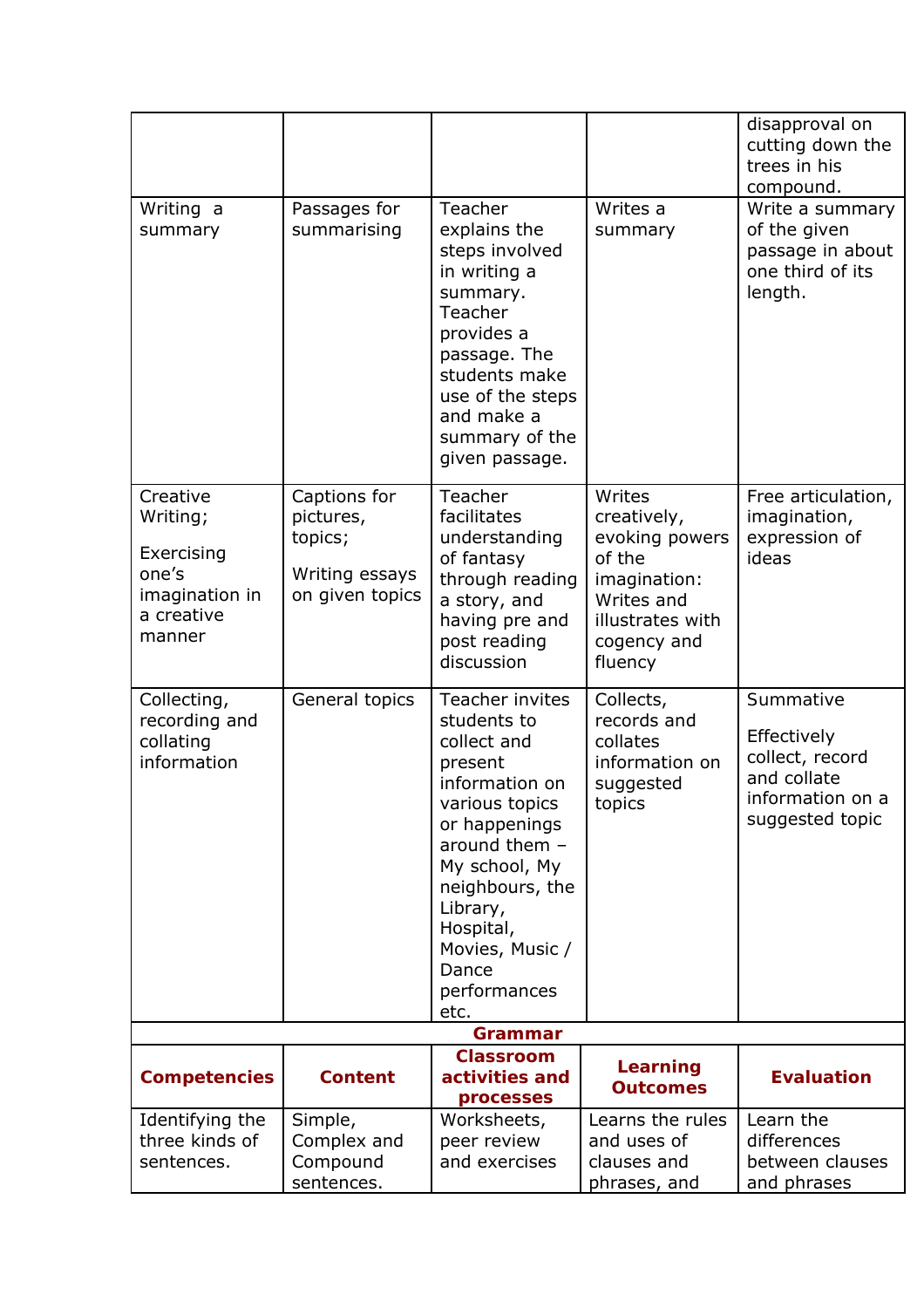|                                                          |                                                                                                                         |                                                                               | apply them in<br>writing                                                                                                                                                   | Transformation<br>of Simple<br>sentences into<br>Compound and<br>Compound<br>sentences into<br>Simple.             |
|----------------------------------------------------------|-------------------------------------------------------------------------------------------------------------------------|-------------------------------------------------------------------------------|----------------------------------------------------------------------------------------------------------------------------------------------------------------------------|--------------------------------------------------------------------------------------------------------------------|
| Revision of<br>tenses and<br>more about<br>tenses        | Simple<br>present, past<br>and future<br>Progressive<br>and perfect<br>forms of<br>tenses.                              | Worksheets,<br>peer review<br>and exercises                                   | Meaningfully<br>learns the rules<br>and uses of the<br>Simple,<br>Continuous and<br>Perfect tense in<br>Present, Past<br>and Future time<br>and applies<br>them in writing | Use the tenses in<br>the appropriate<br>places.<br>Objective type<br>questions                                     |
| <b>Using Reported</b><br>Speech                          | Statements &<br>Imperatives                                                                                             | Worksheets,<br>peer review<br>and exercises                                   | Uses reported<br>speech correctly                                                                                                                                          | Use the correct<br>tense form with<br>proper<br>punctuation in<br>reported speech                                  |
| Identifying the<br>Active and<br>passive voices          | Transformation<br>of sentences<br>with the<br>progressive<br>and perfect<br>tenses, from<br>one voice into<br>the other | Worksheets,<br>peer review<br>and exercises                                   | Understands the<br>difference<br>between active<br>and passive<br>voice<br>Uses the active<br>and passive<br>voice<br>appropriately                                        | MCQ, VSA                                                                                                           |
| Identifying the<br>sentence<br>pattern                   | ASVC, SVCA,<br>SVIODOAAA,<br>etc.                                                                                       | Classroom<br>situations,<br>verbal<br>situations etc.,                        | Understands the<br>structure of<br>sentences<br>correctly and<br>uses them<br>appropriately                                                                                | Clear in framing<br>sentences using<br>the various<br>elements / parts<br>of speech                                |
| Using the<br>degrees of<br>comparison                    | Transormation<br>of sentences<br>from one<br>degree into<br>the other                                                   | Various<br>examples from<br>day-to-life<br>classroom<br>situations etc.,      | Uses the three<br>types of<br>comparison<br>appropriately in<br>sentences.                                                                                                 | Become familiar<br>with the<br>structure,<br>recognise errors<br>and rectify them.<br>Objective type<br>questions. |
| Grasping the<br>structure and<br>use of question<br>tags | Tags attached<br>to words with<br>negative<br>meaning, such<br>as, 'hardly,<br>scarcely,                                | Various<br>exercises and<br>classroom<br>activities;<br>practising<br>through | Knows and<br>applies the<br>rules involved in<br>framing<br>question tags.                                                                                                 | Objective type<br>questions.                                                                                       |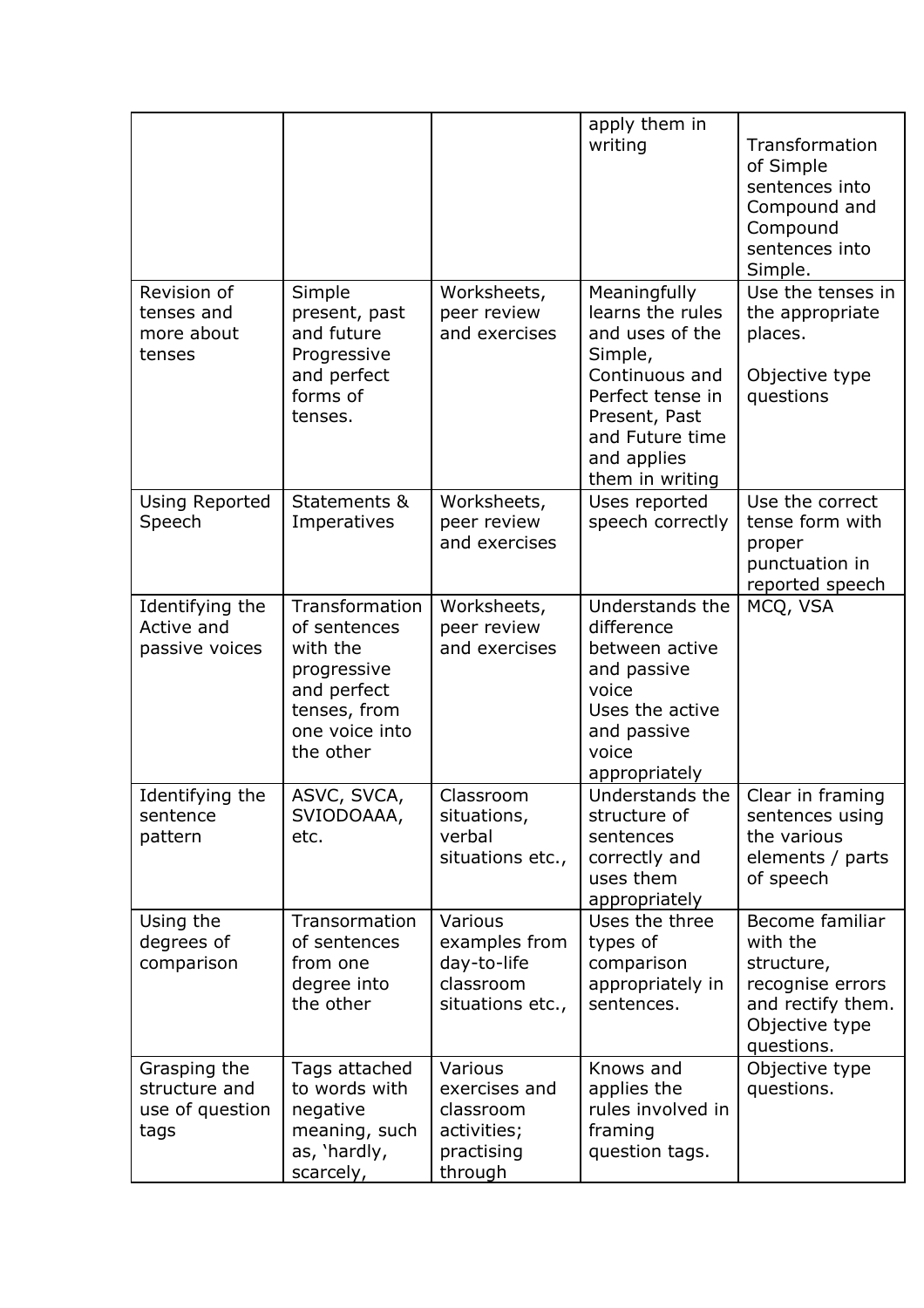|                                                                                                              | rarely,<br>seldom', etc.,                                                                                                                                     | dialogues,<br>role-play, etc.,                                                                                                       |                                                                                                  |                                                                            |  |  |  |
|--------------------------------------------------------------------------------------------------------------|---------------------------------------------------------------------------------------------------------------------------------------------------------------|--------------------------------------------------------------------------------------------------------------------------------------|--------------------------------------------------------------------------------------------------|----------------------------------------------------------------------------|--|--|--|
|                                                                                                              |                                                                                                                                                               |                                                                                                                                      |                                                                                                  |                                                                            |  |  |  |
|                                                                                                              |                                                                                                                                                               | <b>Vocabulary</b>                                                                                                                    |                                                                                                  |                                                                            |  |  |  |
| <b>Competencies</b>                                                                                          | <b>Content</b>                                                                                                                                                | <b>Classroom</b><br>activities and<br>processes                                                                                      | <b>Learning</b><br><b>Outcomes</b>                                                               | <b>Evaluation</b>                                                          |  |  |  |
| Synonyms and<br>antonyms                                                                                     | Glossary -<br>other<br>connected<br>words                                                                                                                     | Using dictionary<br>and thesaurus,<br>exercises                                                                                      | Learns<br>synonyms of<br>words, their<br>use and parts<br>of speech, etc.,                       | Use vocabulary<br>appropriately                                            |  |  |  |
| Spelling rules:<br>ing, plurals<br>with s, es, etc.<br>Homophones,<br>homonyms,<br>'tion' and 'sion'<br>etc. | Spellings of<br>mono syllabic,<br>disyllabic and<br>poly syllabic<br>words;<br>spelling of<br>plural nouns,<br>adding plural<br>morphemes -<br>'es' and 'ies' | Spelling rules -<br>display<br>Word grid,<br>word building,<br>pun, etc.,                                                            | Children learn<br>to spell<br>through<br>spelling<br>patterns                                    | Spell accurately<br>in writing                                             |  |  |  |
| Identifying the<br>expansion and<br>use of<br>abbreviations<br>and acronyms.                                 | Common<br>abbreviations<br>– HM,<br>S.S.L.C., PTO,<br>PTA, HSS,<br>NSS, NCC,<br>PIN, etc.,                                                                    | Teacher<br>explores some<br>abbreviations<br>and acronyms<br>with the<br>students.<br>Teacher<br>provides a list<br>of abbreviations | <b>Uses</b><br>abbreviations<br>and acronyms                                                     | Summative and<br>Normative<br>Expand the<br>abbreviations<br>and acronyms. |  |  |  |
| <b>Language Functions</b>                                                                                    |                                                                                                                                                               |                                                                                                                                      |                                                                                                  |                                                                            |  |  |  |
| <b>Competencies</b>                                                                                          | <b>Content</b>                                                                                                                                                | <b>Classroom</b><br>activities and<br>processes                                                                                      | <b>Learning</b><br><b>Outcomes</b>                                                               | <b>Evaluation</b>                                                          |  |  |  |
| Expressing<br>ideas clearly                                                                                  | Debates                                                                                                                                                       | Giving topics<br>for debating;<br>listing ideas for<br>and against a<br>topics                                                       | Learns to<br>express a<br>view- point and<br>supports it,<br>speaks with<br>clarity and<br>logic | Speak on the<br>given topic                                                |  |  |  |